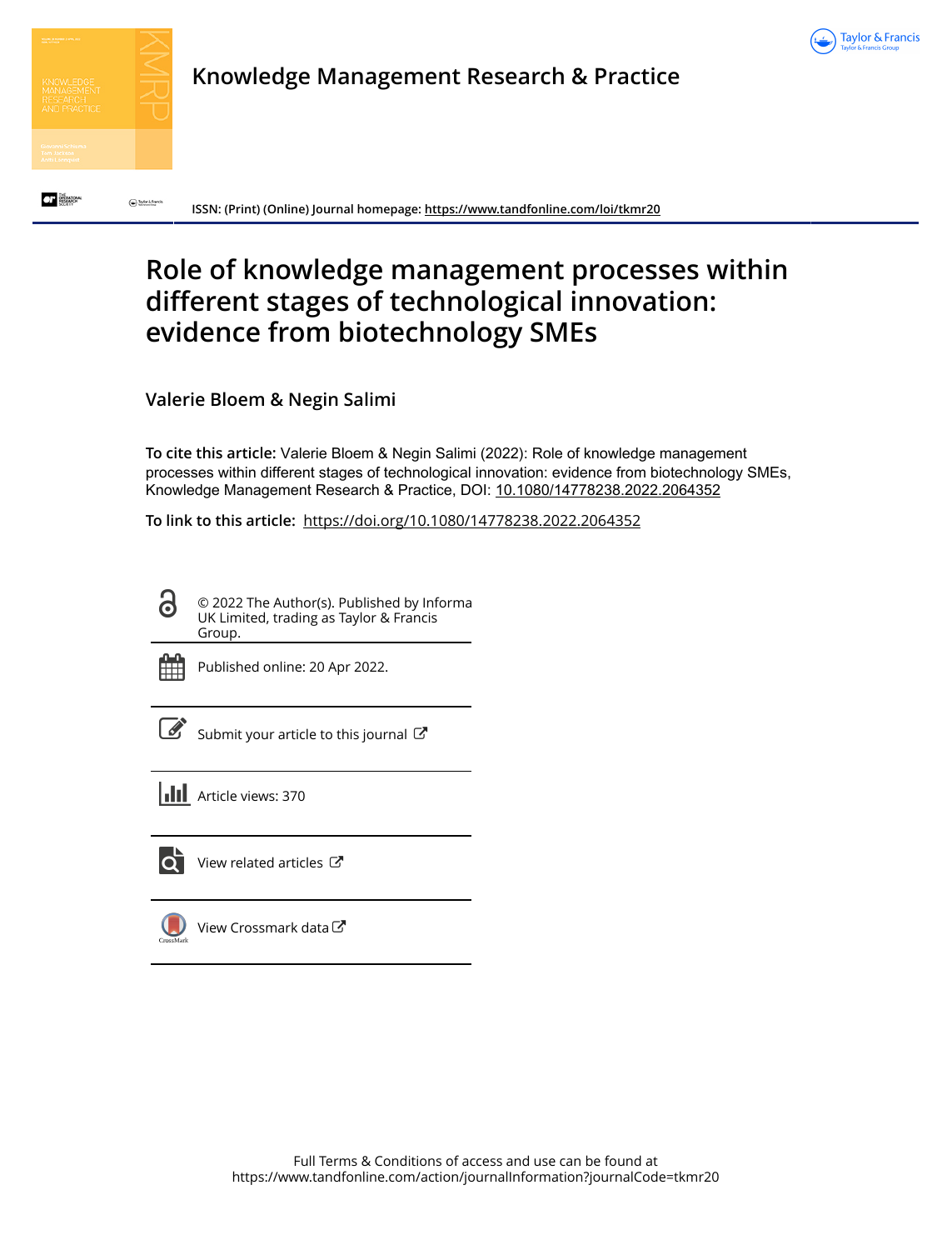#### ORIGINAL ARTICLE



Taylor & Francis

**a** OPEN ACCESS **D** Check for updates

## **Role of knowledge management processes within different stages of technological innovation: evidence from biotechnology SMEs**

#### Valer[i](http://orcid.org/0000-0001-8202-699X)e Bloem and Negin Salimi

Business Management and Organization, Wageningen University and Research, Wageningen, Netherlands

#### **ABSTRACT**

Managing technological innovations in the knowledge-intensive and dynamic biotechnology industry involves the effective application of knowledge. Knowledge management has been shown to improve technological innovation capabilities, thus indirectly contributing to sustainable competitive advantage. This paper views knowledge management from a process capabilities perspective and aims to understand its role within the technological innovation process in biotechnology sector in the Netherlands. Through a qualitative and exploratory research design including 15 biotechnology case interviews, three general roles of knowledge management processes were identified: a key role, a supporting role, and a complementary role. The roles depend on the innovation phase. Four propositions are introduced and shed more light on the role of each individual knowledge management process with respect to the different innovation phases. Understanding how these processes work throughout the innovation process will provide insight for organisations on how to use knowledge management effectively to improve the innovation process performance.

#### **ARTICLE HISTORY**

Received 28 September 2021 Accepted 1 April 2022

#### **KEYWORDS**

Knowledge management; technological innovation process; biotechnology; process capabilities perspective; role of knowledge management processes

### **1. Introduction**

<span id="page-1-10"></span>The biotechnology sector is an emerging field that offers products for a broad range of markets, such as the pharmaceutical and industrial industry (Warf, [2010](#page-13-0)). Generally, the biotechnology domain is characterised by its dynamic nature and rapid pace of innovation which require flexibility and resilience from organisations part of this domain (Warf, [2010\)](#page-13-0). To stay ahead of their competitors and changing environment, a proven strategy for biotech enterprises is to invest in innovation (Da Silva et al., [2016](#page-12-0)). These innovations are often technological in nature and are based on the creation and application of knowledge from industry and science. To utilise this knowledge effectively, it is essential that a company knows how to manage the large amounts of knowledge available for technological innovations. This concept is called knowledge management (KM) and has gained significant attention over the last couple of decades (Lee et al., [2013\)](#page-13-1). In the KM domain there is no consensus on one explicit definition (Claver-Cortés et al., [2007](#page-12-1); Ode & Ayavoo, [2020](#page-13-2); Palacios et al., [2009](#page-13-3)). Rubenstein-Montano et al. [\(2001\)](#page-13-4) have proposed a definition that is based on common elements throughout literature: KM can be considered the utilisation of intangible assets for value creating purposes. Generally, KM comprises all ways of effectively using knowledge to create value for and within a company. It is for example, associated with organisational learning, creation and facilitation of

<span id="page-1-9"></span><span id="page-1-6"></span>ideas, and intellectual capital (Storey & Barnett, [2000\)](#page-13-5). All of these aspects have one thing in common: they are based on knowledge – an intangible and extremely valuable asset. Since innovation, knowledge and its management seem to be closely linked it is interesting to take a closer look at their connection. López-Nicolás and Meroño-Cerdán [\(2011\)](#page-13-6) have already shown that there is a positive correlation between knowledge management and the development of technological innovation capabilities (TIC) which in turn can create and maintain a sustainable competitive advantage (SCA; Handiwibowo, [2019](#page-12-2); Lai et al., [2014](#page-13-7)). Nevertheless, in-depth research regarding knowledge management in the biotechnology industry is not abundant, even though it is one of the best examples of a knowledge intensive industry (Zbuchea et al., [2019](#page-14-0)).

<span id="page-1-11"></span><span id="page-1-4"></span><span id="page-1-3"></span><span id="page-1-2"></span><span id="page-1-1"></span>To increase understanding of KM in biotechnology industry, more concrete information is necessary on how enterprises and managers can use KM to their benefit in the innovation process (Darroch & Mcnaughton, [2002\)](#page-12-3). To bring a technological innovation to the market, the innovation passes multiple stages of maturity. The three main stages of technological innovation that are used as a guideline in this research are the idea phase, the development phase and the commercialisation phase (Da Silva et al., [2016\)](#page-12-0). Each innovation phase is dependent on knowledge, however, data on how this knowledge is managed to create technological innovation is scarce (Ode

<span id="page-1-8"></span><span id="page-1-7"></span><span id="page-1-5"></span><span id="page-1-0"></span>**CONTACT** Negin Salimi <sup><</sup> negin.salimi@wur.nl ■ Wageningen Universiteit en Research, Wageningen 6700 HB, Netherlands

© 2022 The Author(s). Published by Informa UK Limited, trading as Taylor & Francis Group.

This is an Open Access article distributed under the terms of the Creative Commons Attribution-NonCommercial-NoDerivatives License (http://creativecommons.org/licenses/bync-nd/4.0/), which permits non-commercial re-use, distribution, and reproduction in any medium, provided the original work is properly cited, and is not altered, transformed, or built upon in any way.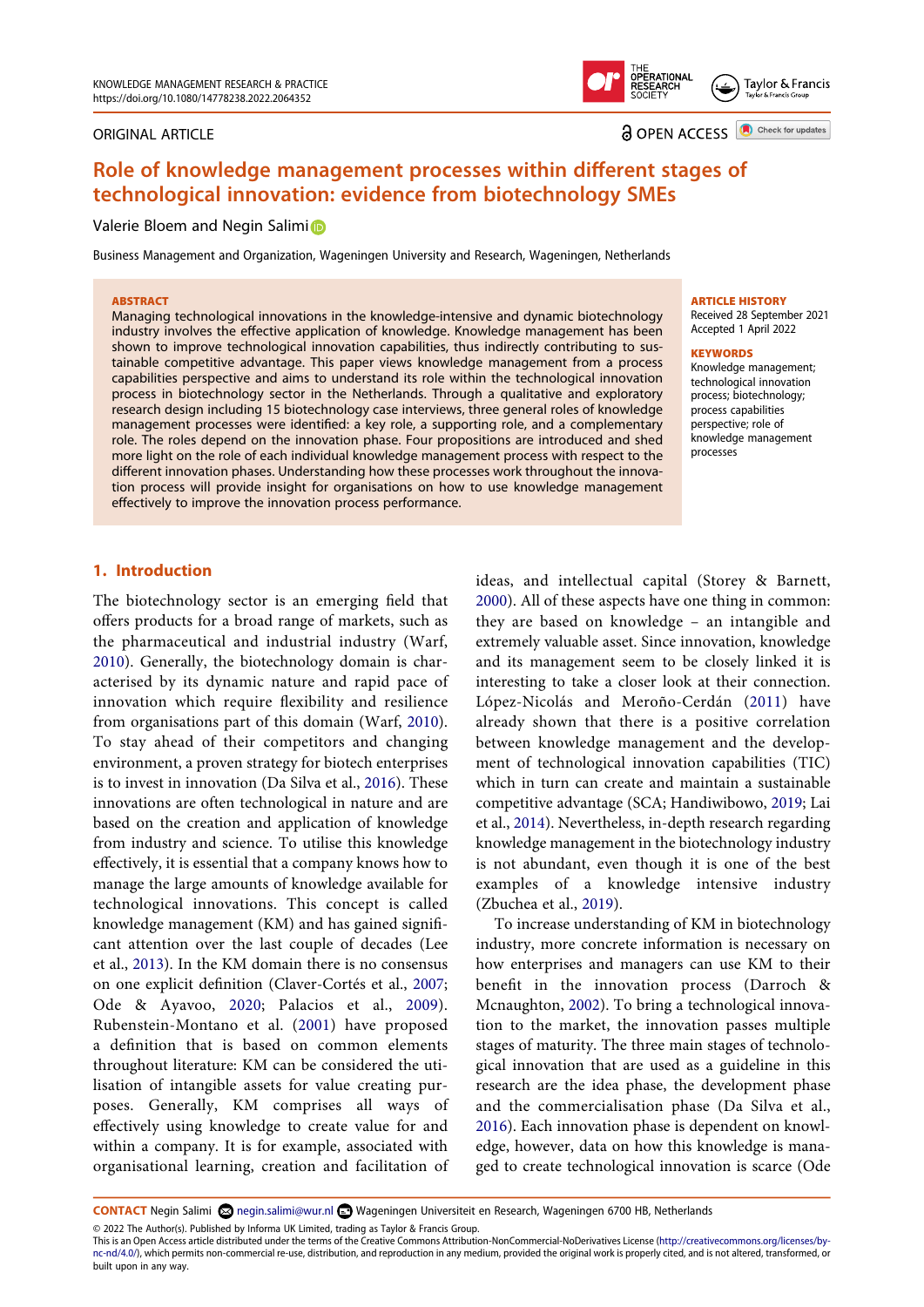<span id="page-2-12"></span>& Ayavoo, [2020](#page-13-2); Tseng, [2009](#page-13-8); Zhou & Li, [2012](#page-14-1)). Especially since there is no agreement on the definition of KM in literature, it is difficult to understand its mechanism and influence in the innovation process (Claver-Cortés et al., [2007](#page-12-1); Ode & Ayavoo, [2020](#page-13-2); Palacios et al., [2009\)](#page-13-3). De Antunes and Pinheiro ([2020\)](#page-12-4) and Gold et al. ([2001\)](#page-12-5) have divided KM into four general processes that can affect and guide an innovation in its development: knowledge acquisition, knowledge conversion, knowledge application, and knowledge protection. How these processes start, evolve and influence the different innovation stages is yet to be determined. This study aims to fill this research gap by understanding the roles that the four KM processes take on during different stages of the technological innovation process in biotechnology industry.

This paper is structured as follows: the next section elaborates on the four KM processes (Section 2). Section 3 provides a detailed explanation of the research design, followed by an overview of the results (Section 4). Section 5 discusses the results and introduce four propositions. The paper ends with conclusion and an outlook.

## **2. Theoretical background**

## *2.1. Knowledge management*

<span id="page-2-8"></span><span id="page-2-4"></span><span id="page-2-3"></span><span id="page-2-2"></span>In the past decade, knowledge has developed from a mere scientific asset to an essential building block of modern industry. Where knowledge was first only applied in scientific research, it is now a valuable resource for competition among a broad range of industries (López-Nicolás & Meroño-Cerdán, [2011](#page-13-6)) which has positive impact on different dimensions of firms' performance such as economic and financial performance, market performance, and technical performance (Carlucci & Schiuma, [2004;](#page-12-6) Cerchione et al., [2016](#page-12-7); Choi et al., [2020\)](#page-12-8). In the litarture how knowledge management impact on business performance is studied in various studies such as Carlucci and Schiuma ([2006\)](#page-12-9) and Carlucci et al. [\(2004\)](#page-12-10). According to the theory of the resource-based view (RBV), distinctive resources and capabilities contribute to a competitive advantage when they meet the following criteria: they are valuable, rare, inimitable, and obtain organisational support (Johnson et al., [2009\)](#page-12-11). The knowledgebased view (KBV) extends this theory by emphasising that knowledge is the most significant strategic resource of an organisation (Ode & Ayavoo, [2020\)](#page-13-2). However, understanding that knowledge is a fundamental resource does not automatically result in a secure market position. To improve resources, skills and capabilities, organisations must be able to effectively create, manage and apply knowledge, not just collect and store it (De Antunes & Pinheiro, [2020](#page-12-4);

<span id="page-2-9"></span>Lee et al., [2013;](#page-13-1) Ramachandran et al., [2009](#page-13-9)). KM is also introduced in the litrature as a useful way to help organisations to survive in crisis or pandemic situations such as Coronavirus crisis (Ammirato et al., [2020;](#page-11-0) Schiuma et al., [2021](#page-13-10)).

<span id="page-2-10"></span><span id="page-2-1"></span>KM is the domain that is concerned with the process of effective use of knowledge (Afacan Fındıklı et al., [2015](#page-11-1)). Effective use of knowledge can be achieved by a combination of a robust knowledge infrastructure and process capabilities (Gold et al., [2001\)](#page-12-5). Knowledge infrastructure comprises all components that facilitate the KM processes (i.e., IT systems, structure, and culture), whereas the process capabilities refer to the ability and competences of an organisation to effectively put knowledge to use (Iqbal et al., [2019](#page-12-12)). De Antunes and Pinheiro ([2020](#page-12-4)) and Gold et al. ([2001](#page-12-5)) present four KM processes that comprehend the most important process capabilities: acquisition of knowledge, conversion of knowledge, application of knowledge, and protection of knowledge.

#### <span id="page-2-6"></span><span id="page-2-5"></span>*2.2. Knowledge management processes*

## *2.2.1. Knowledge acquisition*

<span id="page-2-0"></span>Generally, knowledge acquisition is based on two elements: the organisation's own knowledge base and external knowledge acquisition (Sanz-Valle et al., [2011\)](#page-13-11). Afacan Fındıklı et al. ([2015\)](#page-11-1) build on this idea by dividing the knowledge acquisition process into two complementary parts. The first part consists of accumulation: information is collected from the organisation's environment – both internally and externally (Sanz-Valle et al., [2011\)](#page-13-11). The second element of knowledge acquisition is the creation of knowledge by for instance, the research and development (R&D) department.

<span id="page-2-11"></span><span id="page-2-7"></span>Although knowledge acquisition seems to be essential for innovation, it remains a challenge for many organisations. One of the obstacles is ignorance of employees and the organisation itself. The inability to exploit external knowledge sources in combination with a lack of retentive capacity poses a challenge for the valuation and utilisation of knowledge (Szulanski, [1996\)](#page-13-12). This barrier is difficult to overcome since the problem lies within the absence of understanding. The individual has to become aware of its resources and should remain perceptive towards any need in the environment. This is the basis of knowledge sharing (Ipe, [2003;](#page-12-13) Sanz-Valle et al., [2011\)](#page-13-11). Knowledge sharing within an organisational context is one of the biggest challenges for managers (Storey & Barnett, [2000\)](#page-13-5). If an organisation is able to share its knowledge throughout the whole organisation, its capabilities and competencies become extremely difficult to imitate, indicating the value of effective knowledge sharing. Another valuable aspect of knowledge sharing is related to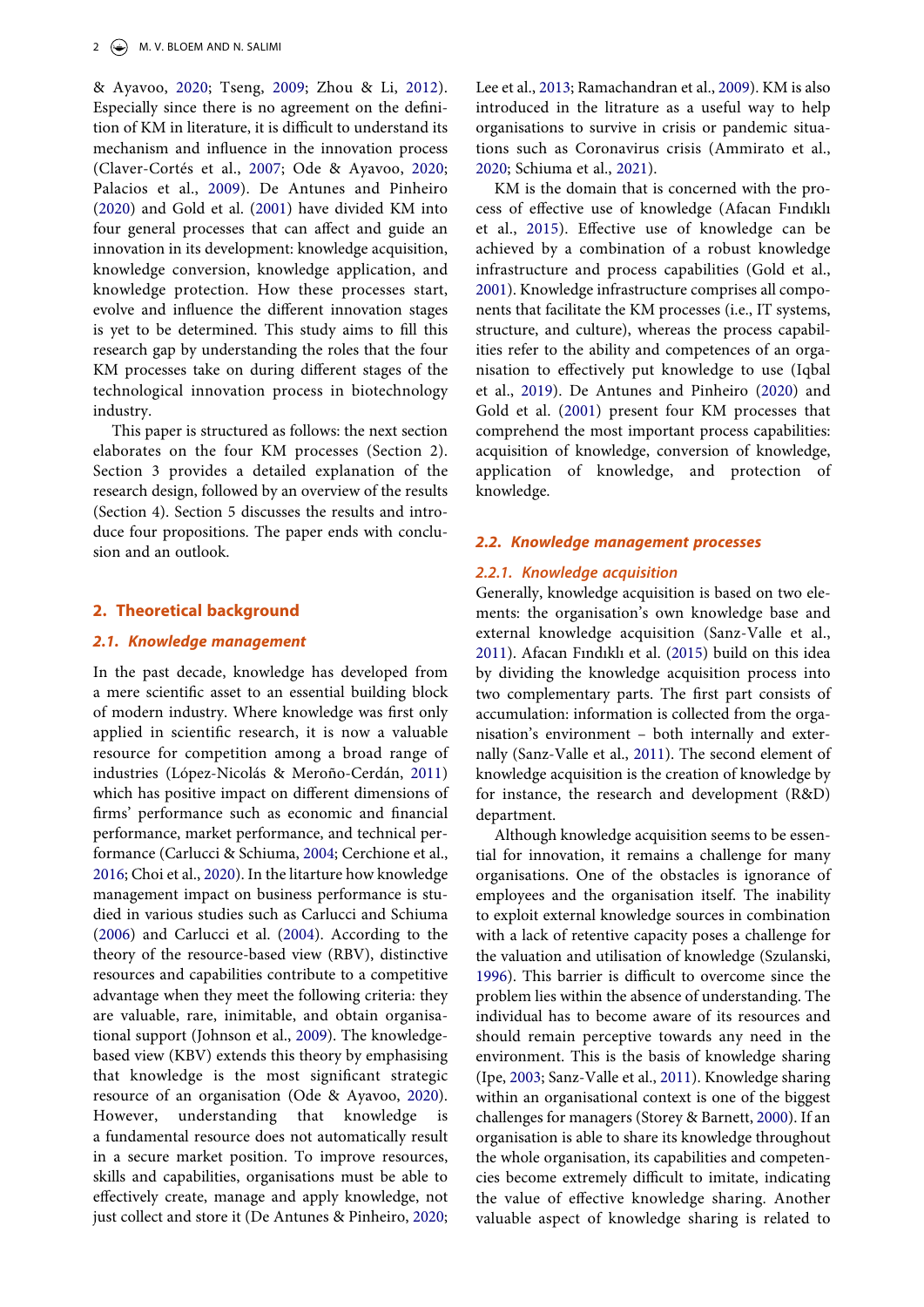<span id="page-3-7"></span><span id="page-3-6"></span><span id="page-3-2"></span>One overarching theme that is recognised with regard to the acquisition of knowledge is the ability of the recipient to actively identify, assimilate, and apply the knowledge to commercial ends (Cohen & Levinthal, [1990](#page-12-14)). This is referred to as absorptive capacity (AC) and is essential for an organisation's innovation capabilities. During the past two decades, the definition of AC has been expanded by Zahra and George ([2002](#page-14-2)) who propose that its objective is no longer solely for commercial purposes but to achieve and sustain a competitive advantage through a set of organisational routines and processes. Their model proposes four components through which the different dimensions of AC are represented: acquisition of knowledge, assimilation of knowledge, transformation of knowledge, and exploitation of knowledge.

#### *2.2.2. Knowledge conversion*

<span id="page-3-4"></span>When knowledge becomes part of an organisation it often arrives in a particular form. The most wellknown types of knowledge are tacit and explicit knowledge (Nonaka, [1994\)](#page-13-14). Every situation requires a different type or form of knowledge. Understanding when and how to convert knowledge into what form is thus essential. Knowledge conversion processes help to identify and utilise existing knowledge (Gold et al., [2001](#page-12-5)). By combining existing knowledge, novel concepts can be developed (knowledge creation), illustrating how the conversion process can contribute to a more suitable form of knowledge. Nonaka ([1994\)](#page-13-14) proposed the knowledge spiral which includes four modes of knowledge conversion: socialisation, externalisation, combination, and internalisation (SECI model). The spiral of knowledge is based on the concept of tacit and explicit knowledge, where the two forms of knowledge are converted by following the spiral of the four modes. A thorough understanding of the patterns of knowledge conversion and types of knowledge can aid an organisation in effectively organising its KM. Although the SECI model is not specifically focused on technological innovation, it does provide – to a certain extent – the dimensions that form the basis for the knowledge conversion process. However, this paper also considers other dimensions such as conversion through knowledge creation or sharing.

## *2.2.3. Knowledge application*

The belief that knowledge is an asset that can create value when applied is the essence of knowledge management (Afacan Fındıklı et al., [2015\)](#page-11-1). According to Lee et al. ([2013](#page-13-1)), an organisation can translate its knowledge into new products or processes. The application of knowledge is therefore a key process in the field of knowledge. However, it remains a complicated field and not much documentation is available on this topic within the biotechnology industry. This is emphasised by the fact that the act of knowledge application is often assumed or taken for granted and not much is known on the process of knowledge application (Gold et al., [2001\)](#page-12-5).

<span id="page-3-0"></span>Generally, effective knowledge application constitutes to a solid organisational infrastructure. Information technology and KM systems are thought to support application of knowledge (Allameh et al., [2011](#page-11-2)). Indeed, information technology can actually increase the AC of an organisation (Song et al., [2005\)](#page-13-15). When knowledge is stored in a (technological) system it is easily accessible. Song et al. ([2005\)](#page-13-15) refers to knowledge application as 'an organization's timely response to technological change by utilising the knowledge and technology generated into new products and processes'. Knowing when knowledge needs to be applied is a skill that can increase AC. Once the timing is right, knowledge has to be accessible, emphasising the need for a stable infrastructure. Other determinants of knowledge application are the R&D budget, formal rewards and long-term orientation. Each of which are positively associated with the level of knowledge application (Song et al., [2005](#page-13-15)).

<span id="page-3-5"></span><span id="page-3-1"></span>In total there are three important types in which knowledge is used: instrumental, conceptual, and symbolic (Beyer & Trice, [1982](#page-12-15); Hellström & Raman, [2001](#page-12-16)). Instrumental use of knowledge refers to direct and explicit actions that are taken as a reaction to knowledge. Conceptual and symbolic knowledge address the social sciences and therefore lie beyond the scope of this research. This research focusses on applying knowledge through direct pathways.

#### *2.2.4. Knowledge protection*

According to Gold et al. [\(2001](#page-12-5)), protection of knowledge is essential for maintaining a competitive advantage since its inimitability and rarity depend on the unique nature of knowledge. Indeed, in literature there is an agreement that a SCA cannot be achieved if unique knowledge is (unintentionally) shared with external parties (Estrada et al., [2016](#page-12-17)). Protection of knowledge consists of two important dimensions. Knowledge protection can be viewed from a legal perspective, however, KM protection also refers to the preservation and retention of knowledge.

<span id="page-3-3"></span>The legal perspective of knowledge refers to all (property) laws and rights that are reserved for the associated technology (Gold et al., [2001\)](#page-12-5). Occasionally and often unintended, it may occur that knowledge inherent to an organisation is used by an external party or stakeholder, known as knowledge spillovers. Formal knowledge protection mechanisms for an organisation to protect their knowledge and prevent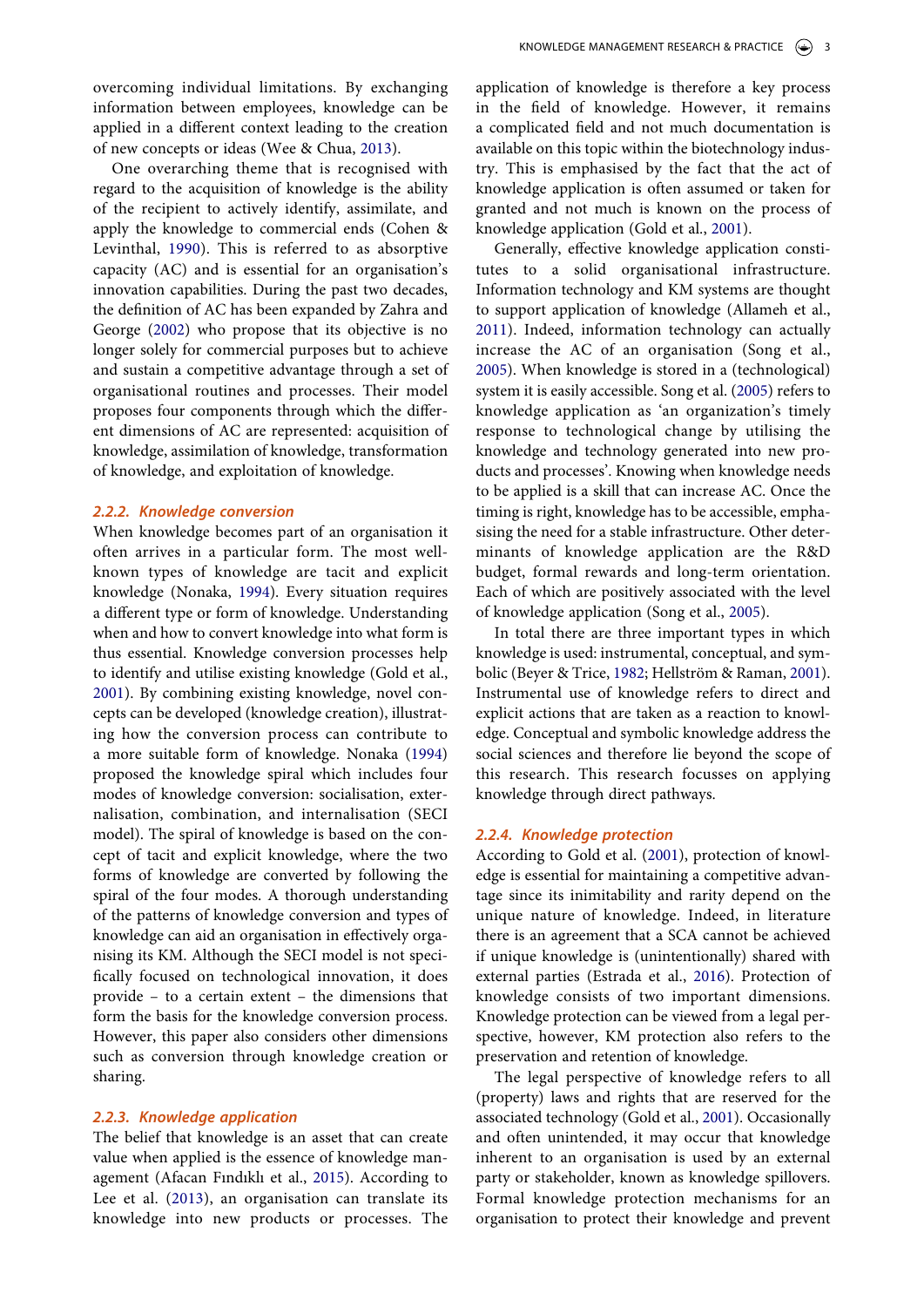knowledge spillovers are patents, copyrights, trademarks, and non-disclosure agreements (NDAs; Estrada et al., [2016](#page-12-17)).

<span id="page-4-4"></span>Nowadays knowledge can easily be stored and preserved in technological systems – especially explicit knowledge. Tacit knowledge on the other hand is more difficult to store. Since tacit knowledge is a combination of experiences, personal insights and intuition it is difficult to store and share within an organisation (Sabherwal & Becerra-Fernandez, [2003\)](#page-13-16). This implies that tacit knowledge is difficult to protect as well. Since most of the knowledge in the biotechnology sector is characterised as complex and tacit knowledge, the process of protection poses a challenge. Tacit knowledge often resides within employees, for example, when a senior manager with valuable skills and competences is approaching retirement. Although the retirement is not in violation of any of the formal protection mechanisms, valuable knowledge is still slipping away from the organisation. Most importantly, this is not explicit knowledge, but experience and wisdom. Knowledge loss by employee turnover thus poses a serious threat for organisations (Whelan & Carcary, [2011\)](#page-14-3). It is a challenge for organisations to convert this type of knowledge into a form that guarantees that retention of knowledge within the company. This example illustrates why the sole use of formal knowledge protection mechanisms is not enough.

## <span id="page-4-7"></span><span id="page-4-6"></span><span id="page-4-1"></span>**3. Methodology**

<span id="page-4-3"></span><span id="page-4-0"></span>To address the aim of this study, a qualitative and exploratory approach was chosen. Since there is little in-depth research regarding KM processes in the biotechnology industry, an exploratory approach allows for uncovering themes and aspects that have not yet been identified. To support this approach in-depth, semi-structured interviews were conducted as a means for empirical data collection (Lin et al., [2005\)](#page-13-17). Researching the role of a certain aspect – in this case KM processes within the innovation process – is by definition complex and requires a research design in which the phenomenon is studied from multiple dimensions to uncover all related elements. The complexity of the research topic justifies the choice for in-depth interviews. Since this research focusses on processes at specific points of the innovation process, a crosssectional design was chosen.

## *3.1. Case selection*

Empirical data was collected through 15 semistructured interviews with biotechnology SMEs. The enterprises were selected by following a pre-

<span id="page-4-5"></span><span id="page-4-2"></span>determined list of four criteria. First of all, the organisation should be part of the biotechnology industry<sup>1</sup>. In general, the biotechnology industry consists of several domains: the pharmaceutical industry, the food industry, the agricultural industry, and the industrial industry. Although the biotechnology industry is dominated by pharmaceutical companies, this domain will not be included in this research (Van Beuzekom & Arundel, [2009\)](#page-13-18). This is due to the general nature of the innovation development process within this domain: the development of a vaccine or medicine follows a trajectory that cannot easily be generalised to three innovation stages. The life cycle of pharmaceutical products consists of many screenings, evaluations and has to pass multiple (pre-)clinical trials before it can be accepted and commercialised (Lakdawalla, [2018\)](#page-13-19). It is not uncommon for the innovation process of pharmaceutical products to take up to 8 years (Lakdawalla, [2018\)](#page-13-19). It is therefore decided that these type of pharmaceutical companies remain outside the scope of this research.<sup>[2](#page-11-4)</sup> The focus of this research will be mainly on (chemical-)industrial and biobased companies. The second criteria on which organisations were selected was dependent on the firm size. Throughout the biotechnology industry many different forms of companies exist. However, the development of the biotechnology industry mainly relies on small and medium-sized enterprises (SMEs; Kang & Lee, [2008\)](#page-13-20). These SMEs are especially dependent on technological innovation since it offers the enterprise a sense of security among the large pool of competitors (Ode & Ayavoo, [2020](#page-13-2); Zimmermann et al., [2020](#page-14-4)). Therefore, SMEs define the scope of this research. To make sure the sample group is consistent, the definition of SMEs by the European Commission was used: SMEs are companies that have less than 250 employees (European Commision, [2003](#page-12-18)). The third criteria was related to language. To facilitate the data collection, only Dutch SMEs were approached. Moreover, solely Dutch SMEs were part of this study since they adhere to the same rules and regulations, resulting in a more homogeneous sample group. The Dutch government uses the same definition of SMEs as the European Union. The final criteria was related to the extent of innovation within the organisation. For the aim of this study it was necessary to discuss the innovation trajectory of a product or process. Therefore, only organisations were approached that showed signs of novel technological products or processes, or showed expertise in technological innovation in another way. To ensure the participants were knowledgeable of the innovation process, employees directly associated with innovation were asked to participate. The main roles that participants had in the innovation process were: Chief Executive Officer (CEO)/founder, R&D manager, Chief Technical Officer (CTO). All interviews were conducted under a strict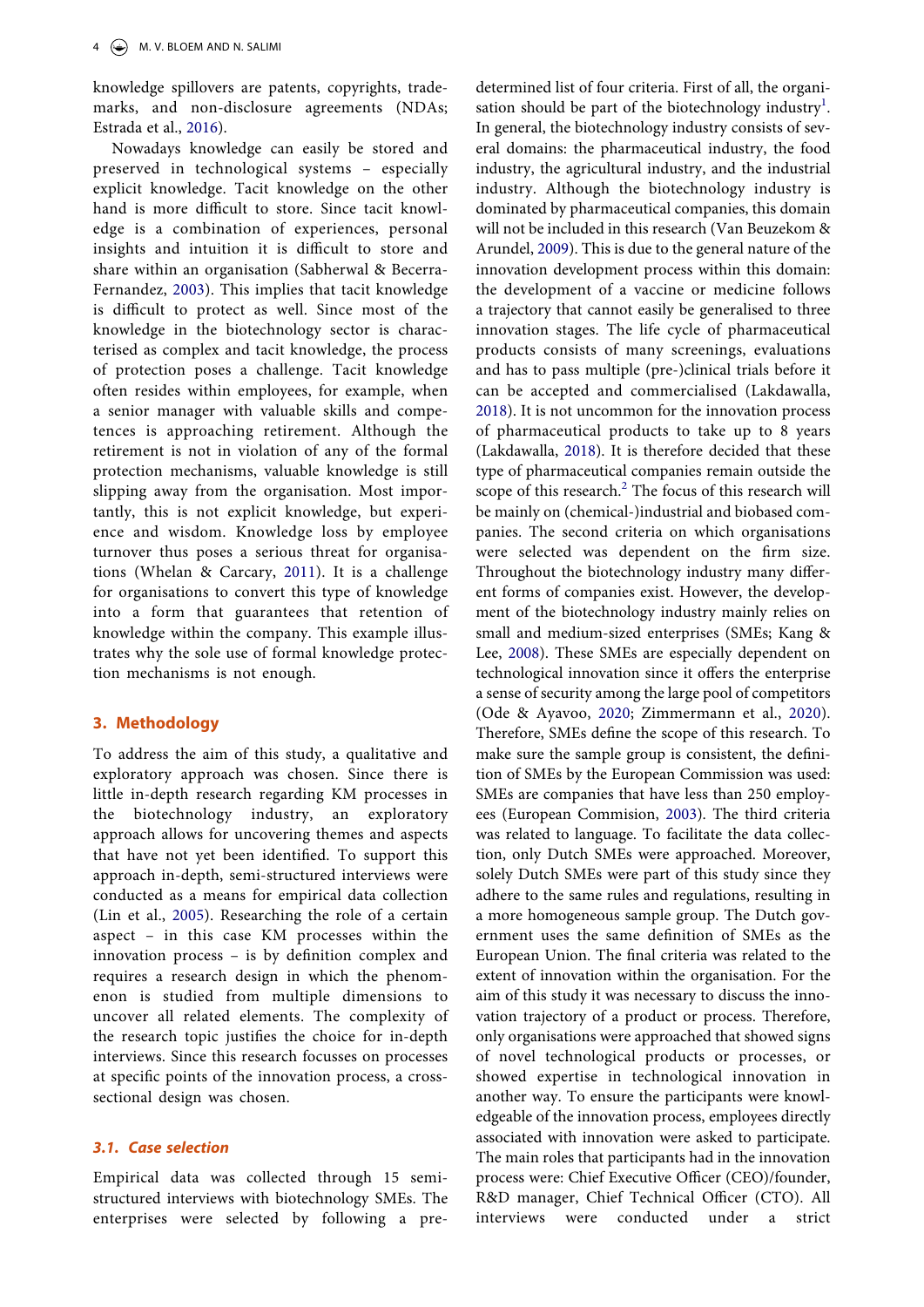confidentiality policy and remain anonymous. Throughout this paper, the organisations will be referred to as "organization 1, organization 2, . . . organization 15".

## *3.2. Data collection*

In total 15 interviews were held across a time span of approximately four weeks in February/March, 2021. The average time span of an interview was approximately 52 minutes. The interviews were conducted via Microsoft Teams since physical interviews were not possible due to the COVID-19 pandemic. One week in advance, the interviewees received a short document containing a brief description of the research, the objective of the research and a table that they were asked to fill in. Within this table participants were asked to fill in which KM processes they thought played a role in each of the three innovation phases by use of a cross. This table complemented the data collected from the interviews and was used as an indication of the frequency of each KM process in the different innovation phases.

The interviews had a semi-structured nature which allowed for in-depth discussion of certain themes and questions (Lin et al., [2005](#page-13-17)), contributing to the exploratory nature of the research. Questions were asked along three main themes: personal background, the technological innovation process, and KM processes and their role in different stages of the innovation process. All questions part of the last two themes consisted of open questions. The complete protocol of interview questions can be found in the Appendix.

#### *3.3. Data analysis*

#### *3.3.1. Qualitative content analysis*

<span id="page-5-2"></span><span id="page-5-1"></span>To analyse the data, the interviews were transcribed non-verbatim. Subsequently, the transcripts were translated from Dutch to English. This raw data was the basis of the data analysis. Qualitative content analysis was chosen to extract results and conclusions from the data. This specific method was chosen over other types of qualitative data analysis methods such as grounded theory, since the aim of qualitative content analysis is to elaborate systematically on the meaning of different aspects related to the research objective (Cho & Lee, [2014\)](#page-12-19). For this research, the approach proposed by Bengtsson ([2016\)](#page-11-5) was used which consists of four general steps. A list of codes was created prior to the research and during the research fulfiling a complementary approach of identifying all possible codes which ultimately benefited the exploratory nature of this study (Lecluyse & Knockaert, [2020](#page-13-21)). The open coding process was performed using Computer Assisted Qualitative Data Analysis (CAQDAS) software. Specifically, MAXQDA was used. This software

does not automatically code the transcripts but facilitates the coding process. Since the amount of data was substantial, the use of an assisting software was chosen. MAXQDA helped to combine, compare and identify relevant passages by offering software in which multiple transcripts could be opened simultaneously and codes could be cross-checked. For this research the data was analysed on a manifest level, indicating that the underlying meaning of the data was not taken into consideration (Bengtsson, [2016\)](#page-11-5). After the qualitative content analysis, the results were compared to literature.

## <span id="page-5-0"></span>*3.3.2. Frequency analysis*

In addition to the qualitative content analysis, the frequency of the KM processes in each innovation phase was measured. Participants were asked to indicate which processes they thought played a role in the research, development, and implementation phase. From the 15 participants, 14 filled in the table. The results from the 14 tables were combined to find how often each process was mentioned in each innovation phase and as a result, the frequency was determined.

## **4. Results**

This section presents an overview of the results regarding the relevant aspects of each KM process in different innovation phases and ultimately the role of the four KM processes within the innovation process.

#### *4.1. Research phase*

The majority of the participants agreed that knowledge acquisition is important in the research phase. However, knowledge acquisition is rarely mentioned alone. Many participants suggested an interplay between either acquisition and conversion, and acquisition and protection. This shows that although knowledge acquisition plays an important role within the research phase, it cannot function without support of the other processes. Moreover, the process of knowledge application was only mentioned by two interviewees and therefore does not seem to be of importance during the research phase.

According to the participants, knowledge acquisition is important in this phase since the technology is still in an early phase, indicating the existence of knowledge gaps and the need to fill them (e.g., 15) . In addition, knowledge is collected on the existence of alternatives or comparable products, to guarantee the technology is unique (13).

In that very early phase, you will do conceptual design. At that moment you have to look: if you wanted to solve this, do I have the ingredients for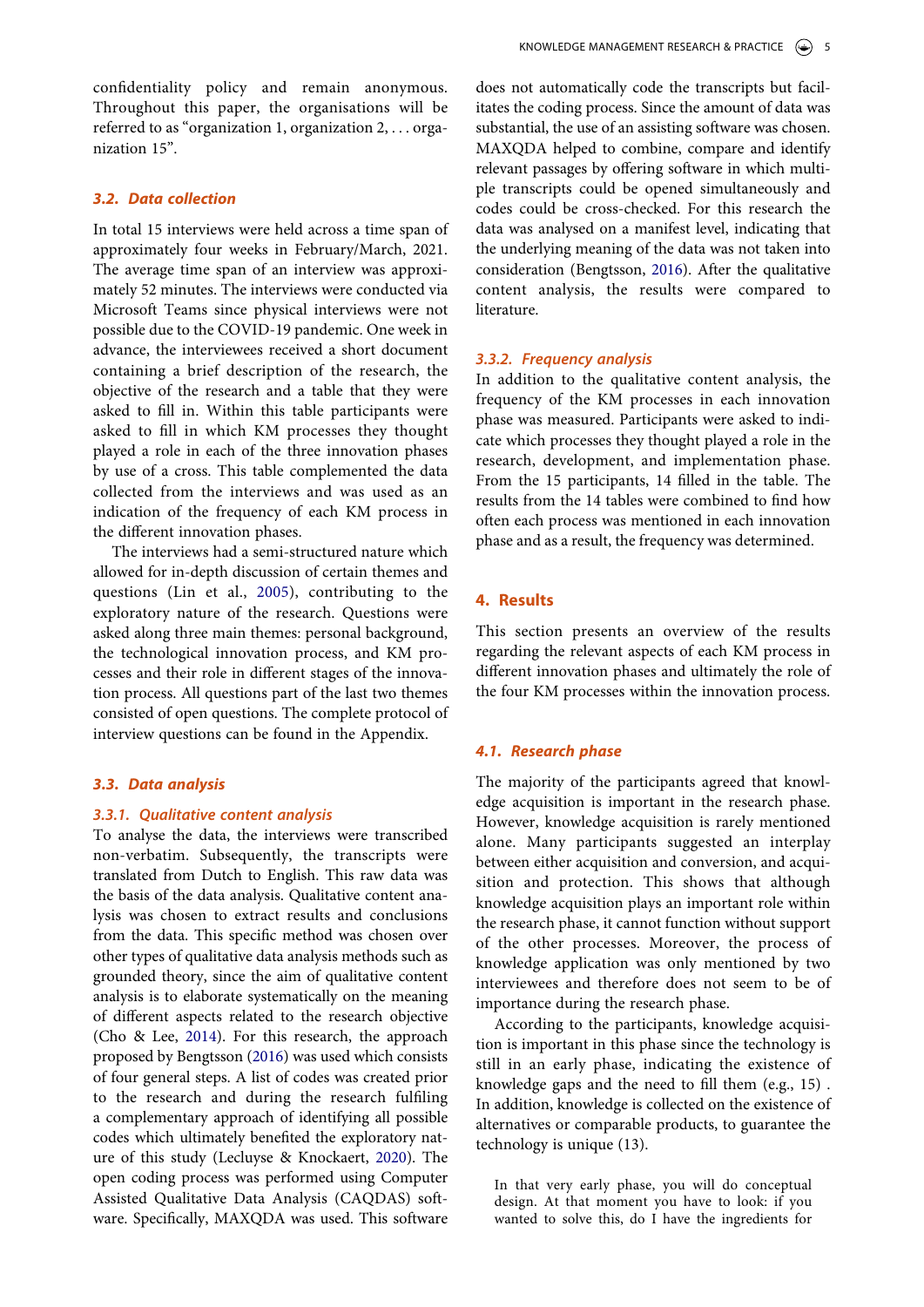that, are they available? So then you're going to collect information - do I have a conceptual design, is that already there? (15)

Then you will collect knowledge: how unique and inventive is it, my technological solution? Then it always turns out there was someone who did something similar. So then you have to adjust all that, refine it into something that's really - which you think is really new and inventive. (13)

One theme that stood out during the data analysis is the ability to find relevant knowledge (e.g., 6). The quality and approach of the acquired knowledge depends on the experience and existing knowledge of the individual who performs the process of knowledge collection. More experienced organisation members are supposedly better at collecting knowledge because they have accumulated knowledge and are able to identify relevant information easier (e.g., 15).

Well, I think there's another step before: how do you define what knowledge you're going to collect? So more the - that has to do with your core values and your team and what you're about to set up in your field. (6)

So what is true and what is not true - that is also real knowledge management - you have to learn that from experienced people because they know what is and is not true. So that's why knowledge management is really such an important part because people sometimes assume things that are written down but that often don't add up or are only right in a very small domain and not outside of that domain. (15)

Data from the interviews shows that conversion is often mentioned in combination with collection as well as its interdependency, whereas protection was more often emphasised as a process that is important on its own. Participants mention that after collecting knowledge, it is important to protect the knowledge as soon as possible to prevent others from using the same ideas. The interviewees that mentioned this connection all referred to patents as their approach for knowledge protection.

## *4.2. Development phase*

Within the development phase all four processes are mentioned by the interviewees. However, knowledge application and conversion are brought up repeatedly, especially in combination with one another (e.g., 10). Within the interviews, knowledge acquisition and protection were only mentioned a few (2–3) times and are therefore considered less important in the development phase.

According to the data from the interviews the link between conversion and application is blurry or vague, since these processes have similar features (e.g., 10). Interviewees viewed the development phase as a phase where they build a prototype or proof-of-concept and

this phase therefore requires a translation of the collected knowledge into a "real" product. This involves both conversion of collected knowledge to a more suitable form and subsequently a translation of that information into a physical product. Additionally, the data shows that the process of conversion is also perceived as transfer of knowledge between different employees and parts of the organisation (e.g., 3).

The four knowledge management processes are not separate from each other. For example: the boundary between knowledge conversion and knowledge application is fairly blurred. Knowledge conversion and knowledge application are related to each other as follows: the application of knowledge cannot occur without the conversion of knowledge. First, you need to be able to convert knowledge from research, for example, so that you can use it for producing a product. (10)

But in the development phase - then you have to start translating to other people within the organization to make it [development of the product] a little easier. Our pharmacist can think of something, but a laboratory technician who runs simple tests, will not understand what he's saying. So you have to bring it another way. Next, you're going to apply that knowledge that you created in the research phase, and whatever you've been able to determine during your feasibility. (3)

Within the process of knowledge conversion, two perspectives are identified: [1] the conversion of knowledge through sharing (between individuals or different parts of the organisation), and [2] conversion of knowledge from a product content perspective. As mentioned by interviewee 3 (above) there is a need for conversion when sharing knowledge with the rest of the organisation. The data indicates that this type of conversion often happens through explicit conversion methods. Examples of methods that were mentioned are teams, meetings, documents and protocols. According to the data, one of the underlying reasons why knowledge conversion through teams or meetings works so well is the fact that it forces employees from different disciplines to find the best way to convert their knowledge for the purpose of sharing it with the rest of the team. It also allows for questions from different perspectives, challenging the idea or topic which can convert known information into new insights (e.g., 9). This interdisciplinary approach has benefits on the longer term as well. One interviewee mentions that difficulties in later stages of the process can be prevented by collaboration of for example, researchers and sales representatives. Related to interdisciplinarity is placing an idea or technology in a different context. Many interviewees agreed that putting the idea in a different context allowed for the conversion of current information into new and valuable insights that ultimately improved the idea.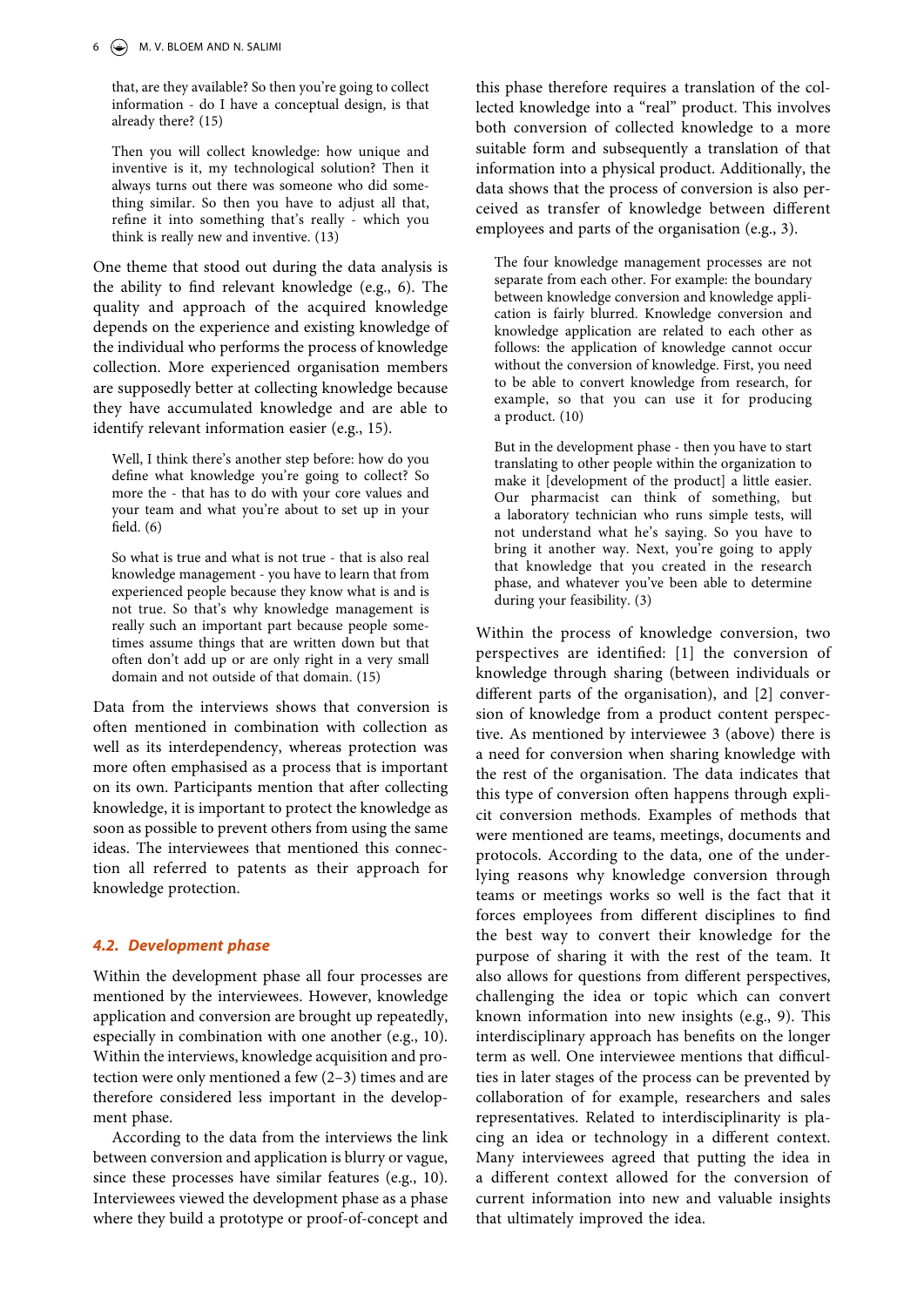[...] a process technologist - I speak from my own experience - speaks a very different language than a chemist. It's both Dutch, that's not the point, or English. But the way of thinking is really different. And it is precisely by being able to understand each other and speaking each other's language that you can get to the core - and only then are inventions really made (9)

Knowledge conversion is also perceived as a process that occurs in relation to a specific product or process. The example of the interviewee below illustrates this concept (e.g., 14). Within the development phase, knowledge that is collected in the research phase is converted into a legitimate prototype which often requires different settings or criteria than the product on a laboratory scale. One of the concrete examples that was mentioned for converting knowledge is the use of models. According to interviewee 1, models are used to describe the current situation and to make predictions about the course of the process or product you are monitoring. In a way, it converts the input of the model into output – and thus a more valuable form of the knowledge – that is useful for further improvements or developments.

Then the conversion, converting knowledge into a different form - the conditions of the process are so optimal for lab, but not translatable to commercial scale production. Then we convert that into a form where you can test it on a pilot scale to make it commercial. So that's what I mean by converting knowledge, real process knowledge. (14)

Well, because once you have a model, you can start predicting with it - because you can then describe the current situation. But it also gives you a bit of a tool to extrapolate. (1)

According to the data from the interviews, the application of knowledge in the development phase is all about knowing which concrete actions are necessary to prepare a product for the commercial stage. These concrete steps are based on the collected and converted knowledge. Indeed, the main theme that was identified from the data with regard to knowledge application is expertise. Participants agreed that the key to applying knowledge is the right person and this is related to finding someone with the right expertise for the specific situation (e.g., 5). Based on their expertise they are able to tell when is the right time to apply their knowledge. Contrary to a human-centred approach, IT systems or other approaches of applying knowledge were not mentioned.

The application of the - first you have the brainstorming sessions and discussing. You make a plan, that's from your design input. And the one who's best at executing what needs to be done, he will be the one to do it. He's going to apply it. He's going to document it. And like I said, nothing runs exactly as you expect it to. So that person is going to trouble shoot or he's going to call in others or they're going to contact other people. (5)

#### *4.3. Implementation phase*

The data from the interviews indicates that knowledge application plays an important theme in the implementation phase (e.g., 13). Similarly to the findings in the development phase, application in the implementation phase is seen as practical use of the knowledge to create the product on a larger scale). The data from the interviews shows that participants perceived commercialisation of their product as a way to apply their knowledge: value is created for the customer indicating that knowledge is specifically used to develop a product that ultimately leads to tangible output (e.g., revenue). One of the interviewees (e.g., 12) mentions that the application of knowledge involves the combination of different organisational segments: scientific know-how of the product is complemented with knowledge on financial and business aspects of the product. Although this is not mentioned by the other interviewees in relation to knowledge application, interdisciplinarity is a repeating theme in the data.

That is actually the implementation phase: you apply that knowledge in the market to make money. (13)

Of course, you need different expertise for business development. Because you can have all the technical knowledge, but you also need to know how to build a business and how to handle it. You can have a fantastic product and everything might look like its working. But if you don't understand how the business world works, you can't get any further. (12)

## *4.4. Nature of KM processes*

During the data analysis of the interviews it became clear that in addition to the individual processes, many participants had a strong opinion on the connection between the four processes and their role throughout the different innovation phases.

One observation is the extent of significance regarding the four processes. Several interviewees indicated that all four KM processes play at least some role in the innovation process, although the importance of the processes is more nuanced (e.g., 15). [Table 1](#page-8-0) shows the frequency of the processes and complements this observation since all processes are checked by the majority of the participants – except from knowledge collection in the implementation phase. At least five participants checked all boxes of the table. See question 10 in the Appendix. In this question, each participant was asked to indicate in which phase they thought each process was most important.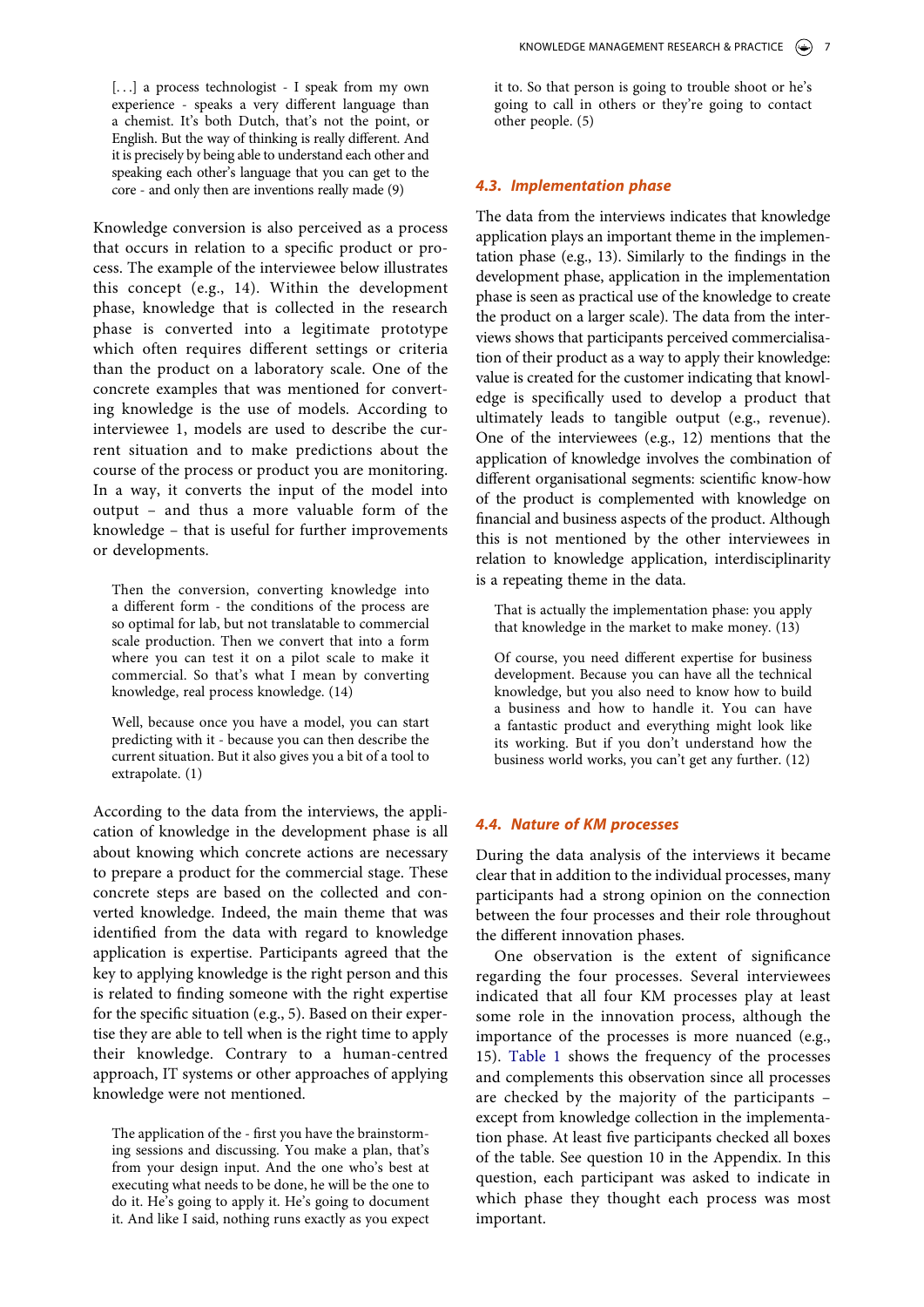<span id="page-8-0"></span>**Table 1.** Overview of the frequency of the four KM processes in de three technological innovation phases according to 14 respondents.

|                          | Research<br>phase | Development<br>phase | Implementation<br>phase |
|--------------------------|-------------------|----------------------|-------------------------|
| Knowledge<br>collection  | 13                | 10                   | 6                       |
| Knowledge<br>conversion  | 11                | 12                   | 8                       |
| Knowledge<br>application | 8                 | 13                   | 13                      |
| Knowledge<br>protection  | 10                | 10                   | 11                      |

You can see the nuance on the crosses, that's why you ask about it. But in fact, of course, it's all happening in each phase. (15)

Additionally, two other related themes were identified: the iterative nature of the KM processes and the interrelations between the four processes. When asked, six interviewees mentioned that these four processes are not a linear process and can be better characterised as "iterative". Explanations that were given also identified the underlying relationships with the different processes. One Example of the iterative nature and the connections between the processes is shown below (e.g., 15).

It's iterative. You learn new things with a new [ingredient] on another raw material. That goes on all the time. It's not linear, no. It's a very - what do you call it - an iterative process and chaotic. In the sense of: this can go from left to right. Knowledge that is relevant in another domain is continuously usable in all phases.  $(15)$ 

## **5. Discussion and propositions**

This section will discuss the results presented in the previous chapter and introduces four propositions based on both the literature review and the data from the interviews.

## *5.1. Knowledge acquisition*

The results suggest that knowledge acquisition plays an important role in the research phase.Additionally, the results indicate that idea generation and exploratory nature are substantial themes within the research phase. Since these themes are closely connected to knowledge acquisition, these findings substantiate the significance and key role of this process in the research phase. Although literature does acknowledge that knowledge acquisition is positively linked to technological innovation (Lee et al., [2013\)](#page-13-1), there is no evidence that acquisition is most important specifically in the research phase. The results of this research substantiate this claim and thereby demonstrate that the significance of the KM processes is related to the different innovation phases. Lee et al. ([2013\)](#page-13-1) and

<span id="page-8-2"></span>Segarra-Ciprés et al. ([2014\)](#page-13-22) do mention that R&D investments potentially stimulate new idea generation and since R&D can be considered a form of knowledge acquisition in the earlier phases of innovation, this would imply that acquisition is indeed important in the research phase. However, this observation is not entirely correct since it does not provide the complete view of the role of knowledge acquisition. Throughout the other two innovation phases, knowledge acquisition is mentioned to a lesser extent, but it is generally indicated by interviewees as a process that is important in all stages. The data shows that during the development of a technology often new challenges or knowledge gaps arise which require knowledge collection. Therefore, the first proposition is introduced which suggests that:

## *P1: Knowledge acquisition plays a key role during the research phase and a supporting role throughout the development and implementation phase.*

<span id="page-8-1"></span>Throughout the data, one important theme is recurring: absorptive capacity. This concept is closely related to KM: both the concept of AC and KM encompass the value of knowledge and its use – or management. It is no surprise that the results indeed show that when discussing KM processes, the ability to recognise the value of knowledge is recurring. This corresponds to the first and second process proposed by Zahra and George [\(2002\)](#page-14-2): acquisition and assimilation capabilities. Especially the assimilation capabilities can be recognised in the results. Assimilation refers to the analysis and understanding of the information and can be challenging when the external knowledge requires either complementary assets or heuristics to comprehend the knowledge. The data shows that indeed the ability to find the right knowledge depends on expertise and background of the individual who performs the process. Pacharapha and Ractham ([2012](#page-13-23)) confirm that the perceived value of knowledge differs between experts and novices which indirectly influences their knowledge acquisition process. This can also be linked to the acquisition capability which entails the need for different expertise areas for successful incorporation of external knowledge (Zahra & George, [2002](#page-14-2)). Although, AC is generally described as a dynamic capability including routines and processes, the results from this research show that participants often link the ability to comprehend new knowledge to the capabilities of an individual. The model by Cohen and Levinthal [\(1990\)](#page-12-14) – which includes the perspective of AC on both an individual and organisational level – is based on a similar inference. Results from current research provide an extension of the existing definition of AC: individual capabilities are imperative for efficient AC.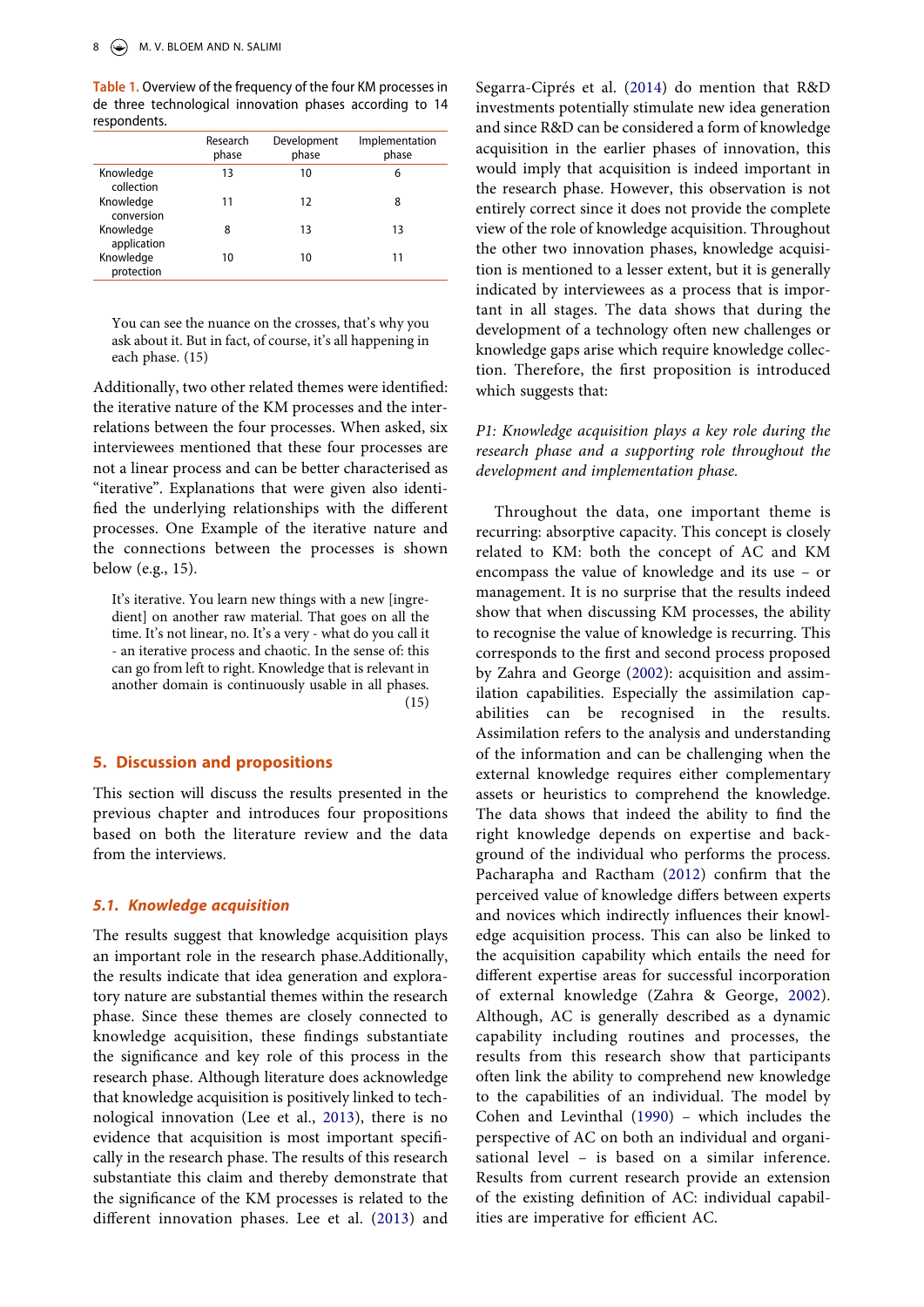One observation with respect to the concept of AC is that the four capabilities proposed in the model of Zahra and George [\(2002](#page-14-2)) – acquisition, assimilation, transformation, and exploitation – resemble the KM processes. However, the four KM processes are directed more towards the organisation itself and its internal functioning (with the exception of acquiring external knowledge), whereas AC is mainly concerned with external knowledge. Since AC determines the extent to which knowledge can be acquired and applied, it is suggested that the knowledge acquisition, conversion and application processes are dependent on the extent of the organisation's AC. Indeed, within KM the importance of exploiting external knowledge sources is essential (Grandinetti, [2016\)](#page-12-20). Actively incorporating dynamic capabilities of AC form the basis for exploitation of external knowledge and are thus essential for KM in general. Therefore, it is suggested that an organisation's AC performs a complementary function towards the KM processes where AC enhances the functionality of the four KM processes. This suggestion builds on the model of Zahra and George ([2002\)](#page-14-2) by acknowledging the complementary role of AC towards the KM processes.

## <span id="page-9-0"></span>*5.2. Knowledge conversion*

The results suggest that knowledge conversion is present in each of the three innovation phases. One of the observations from the results concerns the role of knowledge conversion in relation to the other four processes throughout the innovation process. The conversion process is predominantly mentioned in combination with the other three KM processes. Within the research phase, conversion is mentioned often in combination with acquisition whereas in the development and implementation phase the combination of conversion and application is more common.

The diverse nature of the conversion process seems to play a role: knowledge conversion takes on different forms including conversion through sharing and conversion of specific product content (i.e., models). Within the research phase, the process of knowledge conversion seems to take place mostly in the first form: through internal knowledge sharing in the form of teams or meetings. This is confirmed by the findings from the research phase which indicated that idea generation and exploration are two of the main themes. Both of these themes imply the need for conversion of collected knowledge into relevant knowledge. Indeed, the knowledge spiral of Nonaka [\(1994](#page-13-14)) is based on the idea that new knowledge can be developed through knowledge sharing, i.e., the four types of conversion. As opposed to the research phase, knowledge conversion is viewed from a content perspective in later innovation phases. Participants considered knowledge conversion to be more focussed on

converting the content of the technology: from prototype to commercial product. This shift in importance from sharing to content conversion illustrates the different forms that knowledge conversion can take depending on the phase in the innovation process. Its diverse nature therefore seems to be a possible explanation for its importance throughout the innovation process. Based on the data and literature, the second proposition is introduced:

P2: *Knowledge conversion plays a supporting role throughout the whole innovation process relative to the other four processes.*

## *5.3. Knowledge application*

The results suggest that in addition to the implementation phase, application of knowledge plays a role in the development phase as well. The presence of this process in the development phase is unexpected since application is considered the implementation of knowledge for practical use and is mentioned in combination with improved efficiency and reduced costs, implying that it is related to the production process and thus the implementation phase (Gold et al., [2001](#page-12-5)). This observation is an accession to the previously mentioned implementation phase by Gold et al. [\(2001](#page-12-5)). According to the findings from the implementation phase, this phase is centred around up-scaling and therefore seems to require the practical use of knowledge most. However, according to Song et al. [\(2005](#page-13-15)) one of the forms of application is instrumental use of knowledge which entails a practical response based on research. This would explain the presence of knowledge application in the development phase as this phase builds on the knowledge obtained through research. Based on this reasoning, the third proposition is introduced:

P3: *Knowledge application plays a key role in both the development and implementation phase.*

## *5.4. Knowledge protection*

It seems plausible that knowledge protection is important throughout the whole innovation process since loss of knowledge can occur in every stage. Surprisingly, the results indicate that knowledge protection turns out to play a particularly essential role in the research phase and less so in the later innovation phases. Based on the results, one particular reason stands out: the early need for patents. To ensure the unique nature of a technology, rapid patenting is a requirement for success. This is confirmed by the data with regard to the research phase where patenting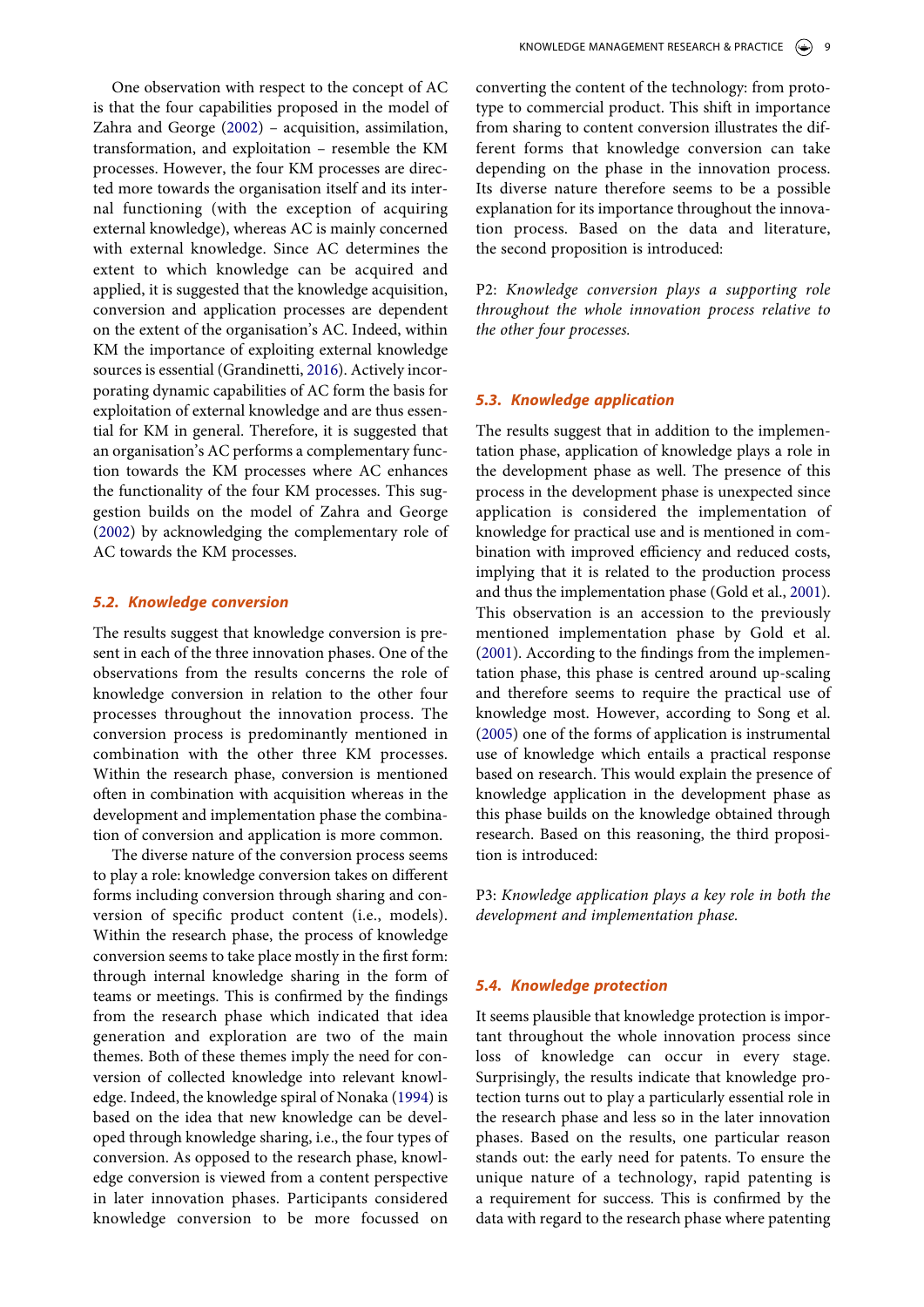<span id="page-10-7"></span><span id="page-10-3"></span><span id="page-10-0"></span>is identified as one of the main themes (Section 4.1.1). Although there is no unambiguous literature that supports this claim, patents are considered an indicator of R&D productivity (Austin, [1993;](#page-11-6) Grimaldi & Cricelli, [2020](#page-12-21)). Additionally, Fernald et al. [\(2013\)](#page-12-22) and Niosi and McKelvey ([2018](#page-13-24)) indicate that the speed and rise of new knowledge is often measured through patents. This implies that patents do indeed play an important role in early stages of the innovation process. Additionally, the dynamic nature that is distinctive for the biotechnology sector substantiates the claim as well (Mireles, [2004](#page-13-25)): technological change occurs so fast that novel ideas are continuously created, making patenting an essential step in protecting ideas in the early innovation phase. Based on both the results and the findings from literature it is therefore likely that knowledge protection is particularly important in the research phase in the form of patents.

<span id="page-10-6"></span>One interesting finding concerns the specific role of knowledge protection. The results show that knowledge protection is recognised as an essential process, specifically in combination with knowledge collection in the research phase. However, the two processes are not dependent upon one another and protection does not fulfil a supportive role as opposed to the process of knowledge conversion. Instead, knowledge protection is thought to play a complementary role to the process of knowledge collection in the research phase because protection of knowledge contributes to the imitability of knowledge and thus increases its value (Bogers, [2011](#page-12-23)).

<span id="page-10-8"></span><span id="page-10-5"></span><span id="page-10-4"></span><span id="page-10-2"></span><span id="page-10-1"></span>Contrary to earlier innovation stages, knowledge protection in the implementation phase does no longer revolve around patents. Protection of knowledge in the implementation phase seems to be less important when it comes to the specific or detailed knowledge about the technology. This is based on the assumption that knowledge protection of the specific technology has already been completed in an earlier phase. Instead, knowledge about the product and production process starts to increase along the innovation process and becomes interwoven throughout the organisation and its members, making it very difficult to properly protect through patents. The biotechnology industry is indeed characterised by tacit and complex knowledge (Joshi, [2018](#page-12-24)). Since tacit knowledge refers to know-how (Lee & Yang, [2010\)](#page-13-26) that is not shared easily, difficulty of patenting is implied. Interviewee 15 indicates that in the implementation phase the amount of knowledge is extensive, implying a considerable "knowledge leak" when the knowledge is not properly protected. Since the extent of tacit knowledge loss is dependent on knowledge protection, it is suggested that knowledge protection plays a supporting role in the more mature phases of innovation. Based on the data and the literature, the fourth proposition is introduced

P4: *Knowledge protection plays a complementary role in the research phase in the form of patents and a supporting role in the development and implementation phase.*

## *5.5. Limitation: variety of SMEs*

When looking critically at the data collection methods, it is clear that there is diversity among the sample group which complicates the generalisation of the findings. The results are still considered significant due to focus on the technological innovation process. Despite the diversity among the SMEs, the technological innovation process was considered similar. For this research, only SMEs were asked to participate to ensure a homogeneous sample group. A critical note is that from the findings of the interviews it becomes clear that within SMEs there are still quite some differences with regard to organisational structure. The group of SMEs included start-ups of approximately 10 employees and larger organisations ranging between 50–250 employees. From the interviews with the larger organisations it became evident that there is often already a general structure which includes routines, methods and resources that facilitate the KM processes. The startups mentioned that due to their need of survival they are not consciously working on knowledge management (i.e., 12). This implies that the answers given by the two groups are based on different organisational objectives making it difficult to generalise the outcome of this research among SMEs in general. Within similar articles discussing knowledge management in SMEs there is often no mention of this diversity. For example, Supyuenyong et al. [\(2009\)](#page-13-27) mentions that SMEs in general have simple procedures and are flexible in terms of process adaptation. However, no distinction is made between organisations that have 10 employees or organisations with 200 employees. Moreover, within the interviews that are categorised as smaller SMEs (startups), questions regarding knowledge management processes were more often answered by mentioning the human role of knowledge management. In contrast, in the interviews with the larger SMEs, routines, methods and processes were often used to indicate the four processes. This observation is also made by Centobelli et al. ([2017\)](#page-12-25) and gives an indication as to why the difference in SME size needs to be kept in mind when analysing the outcome of the results. In combination with the fact that the biotechnology sector in the Netherlands is relatively large compared to the 15 organisations that are part of this research, it is suggested that generalisation of the findings from this research should be done carefully and critically. To improve this research, a more specified and larger sample group should be identified. The article of Centobelli et al. [\(2017](#page-12-25)) concludes that there are still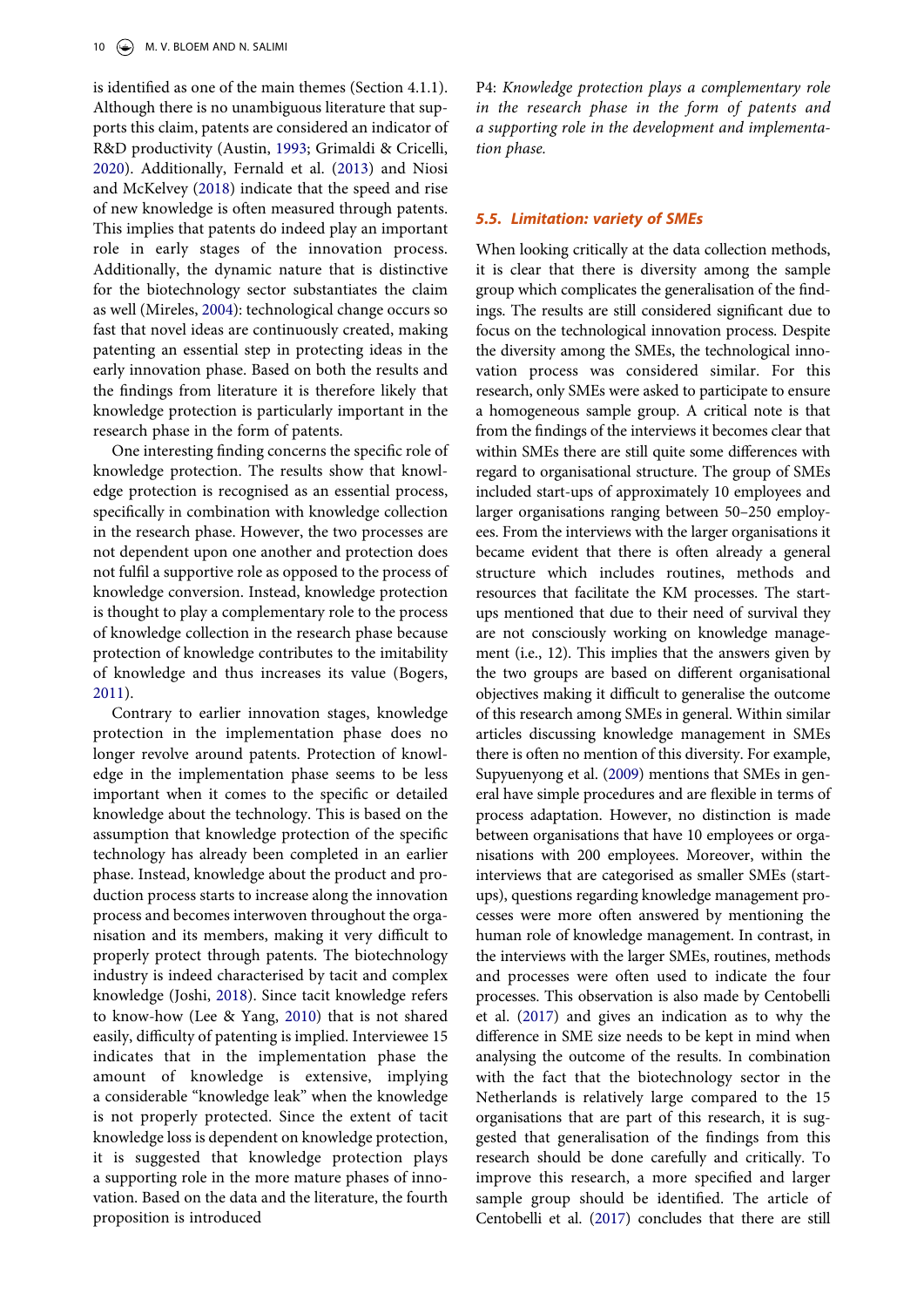quite some knowledge gaps with regard to knowledge management in start-ups. In combination with the fact that there is already relatively much literature regarding KM in SMEs, it is suggested to focus further research on start-ups.

## **6. Conclusion**

<span id="page-11-9"></span>To shed light on the limited research on how the KM works in SMEs (Cocca et al., [2021\)](#page-12-26), the main objective of this study was to create a better understanding of the role of four KM processes in different stages of the technological innovation process within Biotechnology SMEs. Our research introduces four propositions based on the data collected through 15 semi-structured interviews that suggest novel perspectives as opposed to existing literature. From the results and discussion the following conclusion with regard to the research objective can be drawn: depending on the innovation stage, the role that the four KM processes take on is either a key role, a complementary role, or a supporting role. This classification helps to understand which processes are important in the different phases. The propositions shed more light on the role of each individual KM process with respect to the different innovation phases and can be used to more deliberately assign resources, deploy manpower within the organisation more effectively and stimulate the technological innovation process in general. The first proposition suggests that the process of knowledge acquisition plays a key role in the research phase and a supporting role throughout the development and implementation phase (P1). The second proposition indicates that knowledge conversion plays a relatively supporting role compared to the other KM processes throughout the whole innovation process (P2). This is mainly due to its diverse nature: conversion occurs through different approaches (i.e., sharing and product conversion) depending on the innovation phase. The third proposition suggests that the process of knowledge application plays a key role in the development and implementation phase (P3). Its only significance in the research phase is the application of existing knowledge to support the collection process of new knowledge. The fourth proposition suggests that knowledge protection plays a complementary role specifically in the research phase due to the dynamic nature of the biotechnology industry which in turn requires swift protection – often in the form of patents (P4). In the development and implementation phase, knowledge protection plays a supporting role.

This research provides a detailed insight into the relationship between KM and the technological innovation process from a process capabilities perspective that has not yet been considered and is therefore a valuable contribution to existing literature. One of the limitations of this research is its generalisability. Despite the efforts prior to this research, the diversity in SMEs needs to be taken into account when generalising the results among the Biotechnology SME sector. Recommendation for further research include substantiation of the four propositions, preferably with qualitative data. Additionally, a knowledge gap in literature was revealed: knowledge management expresses itself differently depending on the size of the organisation and organisational structure. Further research can reveal these differences if KM is investigated within start-ups and larger SMEs separately.

## **Notes**

- <span id="page-11-3"></span>1. The criteria by which the biotechnology companies were selected was based on the biotechnology definition proposed by The American Chemical Society: "Biotechnology involves the study and use of living organisms and/or cell processes to make useful products" (American Chemical Society, [2021\)](#page-11-7). One chemical company was also included because the refinery process was similar to the biorefinery process of biotechnology organisations.
- <span id="page-11-8"></span><span id="page-11-4"></span>2. An exception is made for pharmaceutical companies that do not follow the clinical trials.

#### **Disclosure statement**

No potential conflict of interest was reported by the author(s).

#### **ORCID**

Negin Salimi D http://orcid.org/0000-0001-8202-699X

#### **References**

- <span id="page-11-1"></span>Afacan Fındıklı, M., Yozgat, U., & Rofcanin, Y. ([2015\)](#page-2-0). Examining organizational innovation and knowledge management capacity the central role of Strategic Human Resources Practices (SHRPs). *Procedia - Social and Behavioral Sciences*, *181*, 377–387. [https://doi.org/10.](https://doi.org/10.1016/j.sbspro.2015.04.900) [1016/j.sbspro.2015.04.900](https://doi.org/10.1016/j.sbspro.2015.04.900)
- <span id="page-11-2"></span>Allameh, S. M., Zare, S. M., & Davoodi, S. M. R. ([2011\)](#page-3-0). Examining the impact of KM enablers on knowledge management processes. *Procedia Computer Science*, *3*, 1211–1223. <https://doi.org/10.1016/j.procs.2010.12.196>
- <span id="page-11-7"></span>American Chemical Society. ([2021](#page-11-8)). [https://www.acs.org/](https://www.acs.org/content/acs/en/meetings/acs-meetings.html) [content/acs/en/meetings/acs-meetings.html](https://www.acs.org/content/acs/en/meetings/acs-meetings.html)
- <span id="page-11-0"></span>Ammirato, S., Linzalone, R., & Felicetti, A. M. ([2020\)](#page-2-1). Knowledge management in pandemics. A critical literature review. *Knowledge Management Research & Practice 19*(4), 1–12. [https://doi.org/10.1080/14778238.2020.](https://doi.org/10.1080/14778238.2020.1801364)  [1801364](https://doi.org/10.1080/14778238.2020.1801364)
- <span id="page-11-6"></span>Austin, D. H. [\(1993\)](#page-10-0). An event-study approach to measuring innovative output: The case of biotechnology. *The American Economic Review*, *83*(2), 253–258. [https://](https://www.jstor.org/stable/2117673)  [www.jstor.org/stable/2117673](https://www.jstor.org/stable/2117673)
- <span id="page-11-5"></span>Bengtsson, M. ([2016](#page-5-0)). How to plan and perform a qualitative study using content analysis. *NursingPlus Open*, *2*, 8– 14. <https://doi.org/10.1016/j.npls.2016.01.001>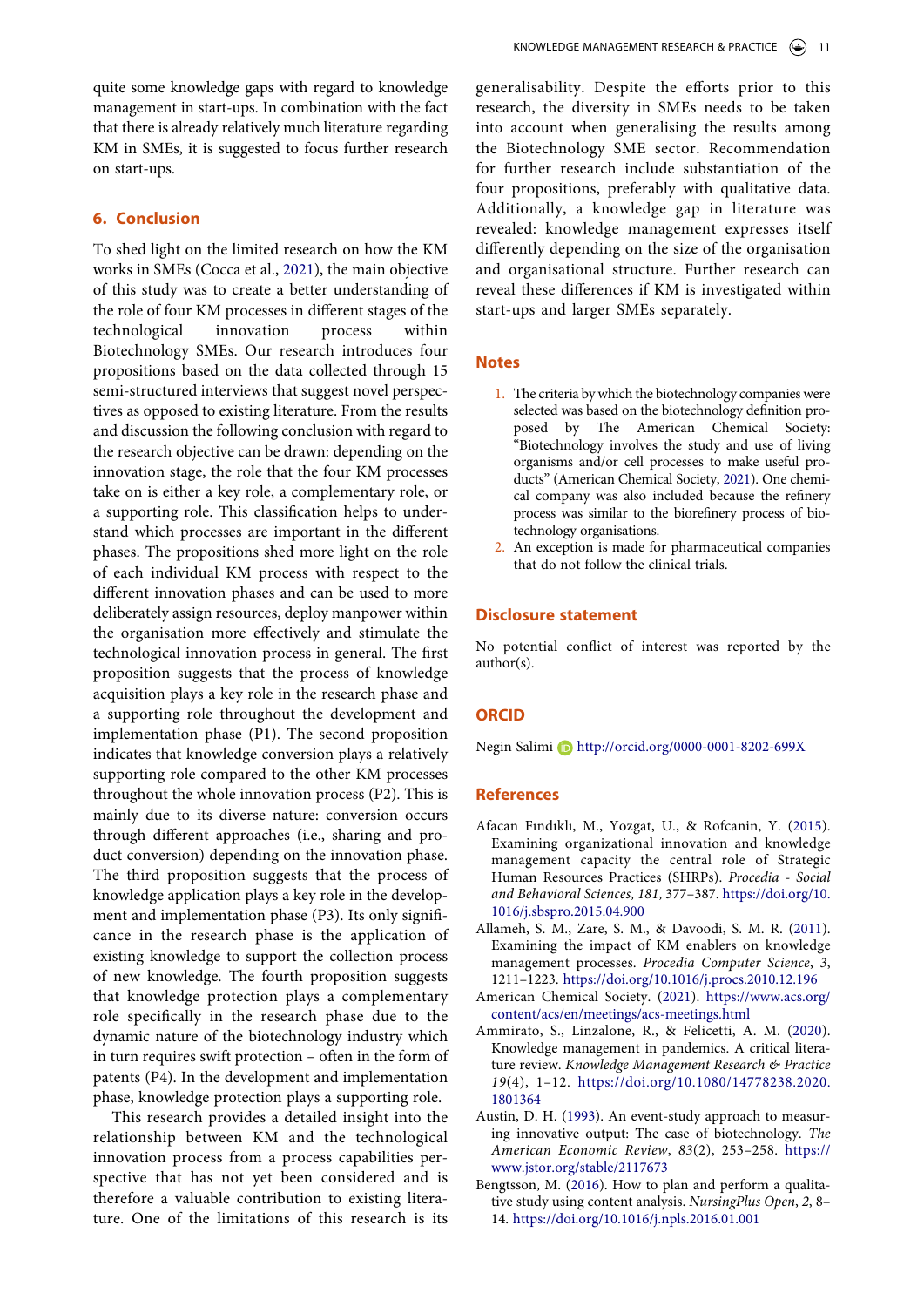- <span id="page-12-15"></span>Beyer, J. M., & Trice, H. M. [\(1982](#page-3-1)). The utilization process : A conceptual framework and synthesis of empirical findings author (s): Janice M . Beyer and Harrison M . Trice Published by : Sage Publications, Inc . on behalf of the Johnson Graduate School of Management, Cornell University. *Administrative Science Quarterly*, *27*(4), 591–622. <https://doi.org/10.2307/2392533>
- <span id="page-12-23"></span>Bogers, M. [\(2011](#page-10-1)). The open innovation paradox: Knowledge sharing and protection in R&D collaborations. *European Journal of Innovation Management*, *14*  (1), 93–117. <https://doi.org/10.1108/14601061111104715>
- Capon, N., Farley, J., Lehmann, D., & Hulbert, J. (2020). Profiles of product innovators among large U.S. manufacturers. *Management Science*, *38*(2), 157–169. <https://www.jstor.org/stable/2632500>
- <span id="page-12-10"></span>Carlucci, D., Marr, B., & Schiuma, G. ([2004](#page-2-2)). The knowledge value chain: How intellectual capital impacts on business performance. *International Journal of Technology Management*, *27*(6–7), 575–590. [https://doi.org/10.1504/](https://doi.org/10.1504/IJTM.2004.004903)  [IJTM.2004.004903](https://doi.org/10.1504/IJTM.2004.004903)
- <span id="page-12-6"></span>Carlucci, D., & Schiuma, G. ([2004,](#page-2-3) December). Managing knowledge assets for NPD performance improvement: Results of an action research project. *International conference on practical aspects of knowledge management* (pp. 271–281). Springer.
- <span id="page-12-9"></span>Carlucci, D., & Schiuma, G. ([2006](#page-2-2)). Knowledge asset value spiral: Linking knowledge assets to company's performance. *Knowledge and Process Management*, *13*(1), 35–46. <https://doi.org/10.1002/kpm.243>
- <span id="page-12-25"></span>Centobelli, P., Cerchione, R., & Esposito, E. [\(2017](#page-10-2)). Knowledge management in startups: Systematic literature review and future research agenda. *Sustainability (Switzerland)*, *9*(3), 1–19. [https://doi.org/10.3390/](https://doi.org/10.3390/su9030361) [su9030361](https://doi.org/10.3390/su9030361)
- <span id="page-12-7"></span>Cerchione, R., Esposito, E., & Spadaro, M. R. [\(2016](#page-2-3)). A literature review on knowledge management in SMEs. *Knowledge Management Research & Practice*, *14*(2), 169–177. <https://doi.org/10.1057/kmrp.2015.12>
- <span id="page-12-19"></span>Cho, J. Y., & Lee, E. H. [\(2014](#page-5-1)). Reducing confusion about grounded theory and qualitative content analysis: Similarities and differences. *Qualitative Report*, *19*(32),  $1 - 20$ .
- <span id="page-12-8"></span>Choi, H. J., Ahn, J. C., Jung, S. H., & Kim, J. H. ([2020](#page-2-4)). Communities of practice and knowledge management systems: Effects on knowledge management activities and innovation performance. *Knowledge Management Research & Practice*, *18*(1), 53–68. [https://doi.org/10.](https://doi.org/10.1080/14778238.2019.1598578)  [1080/14778238.2019.1598578](https://doi.org/10.1080/14778238.2019.1598578)
- <span id="page-12-1"></span>Claver-Cortés, E., Zaragoza-Sáez, P., & Pertusa-Ortega, E. [\(2007](#page-1-0)). Organizational structure features supporting knowledge management processes. *Journal of Knowledge Management*, *11*(4), 45–57. [https://doi.org/10.1108/](https://doi.org/10.1108/13673270710762701)  [13673270710762701](https://doi.org/10.1108/13673270710762701)
- <span id="page-12-26"></span>Cocca, P., Schiuma, G., Viscardi, M., & Floreani, F. ([2021](#page-11-9)). Knowledge management system requirements to support engineering-to-order manufacturing of SMEs. *Knowledge Management Research & Practice*, 1–14 [https://doi.org/](https://doi.org/10.1080/14778238.2021.1939174)  [10.1080/14778238.2021.1939174](https://doi.org/10.1080/14778238.2021.1939174)
- <span id="page-12-14"></span>Cohen, W. M., & Levinthal, D. A. ([1990\)](#page-3-2). Absorptive capacity: A new perspective on learning and innovation. *8/ Administrative Science Quarterly*, *35*(1), 128–152. [https://](https://doi.org/10.2307/2393553)  [doi.org/10.2307/2393553](https://doi.org/10.2307/2393553)
- <span id="page-12-0"></span>Da Silva, F. M., De Oliveira, E. A. A. Q., & De Moraes, M. B. [\(2016\)](#page-1-1). Innovation development process in small and medium technology-based companies. *RAI Revista de Administração e Inovação*, *13*(3), 176–189. [https://doi.](https://doi.org/10.1016/j.rai.2016.04.005)  [org/10.1016/j.rai.2016.04.005](https://doi.org/10.1016/j.rai.2016.04.005)
- <span id="page-12-3"></span>Darroch, J., & Mcnaughton, R. ([2002\)](#page-1-2). Examining the link between knowledge management practices and types of innovation. *Journal of Intellectual Capital*, *3*(3), 210–222. <https://doi.org/10.1108/14691930210435570>
- <span id="page-12-4"></span>De Antunes, H. J. G., & Pinheiro, P. G. [\(2020\)](#page-2-5). Linking knowledge management, organizational learning and memory. *Journal of Innovation and Knowledge*, *5*(2), 140–149. <https://doi.org/10.1016/j.jik.2019.04.002>
- <span id="page-12-17"></span>Estrada, I., Faems, D., & De Faria, P. [\(2016\)](#page-3-3). Coopetition and product innovation performance: The role of internal knowledge sharing mechanisms and formal knowledge protection mechanisms. *Industrial Marketing Management*, *53*, 56–65. <https://doi.org/10.1016/j.indmarman.2015.11.013>
- <span id="page-12-18"></span>European Commision. [\(2003](#page-4-0)). Commission Recommendation of 6 May 2003 concerning the definition of micro, small and medium-sized enterprises (Text with EEA relavance). *Official Journal of the European Union*, *46*(L124), 36–41. <https://doi.org/10.1093/nq/s10-I.5.88-c>
- <span id="page-12-22"></span>Fernald, K. D. S., Weenen, T. C., Sibley, K. J., & Claassen, E. ([2013](#page-10-3)). Limits of biotechnological innovation. *Technology and Investment*, *04*(3), 168–178. [https://doi.org/10.4236/ti.](https://doi.org/10.4236/ti.2013.43020) [2013.43020](https://doi.org/10.4236/ti.2013.43020)
- <span id="page-12-5"></span>Gold, A. H., Malhotra, A., & Segars, A. H. ([2001\)](#page-2-6). Knowledge management: An organizational capabilities perspective. *Journal of Management Information Systems*, *18*(1), 185–214. [https://doi.org/10.1080/07421222.2001.](https://doi.org/10.1080/07421222.2001.11045669) [11045669](https://doi.org/10.1080/07421222.2001.11045669)
- <span id="page-12-20"></span>Grandinetti, R. ([2016](#page-9-0)). Absorptive capacity and knowledge management in small and medium enterprises. *Knowledge Management Research and Practice*, *14*(2), 159–168. <https://doi.org/10.1057/kmrp.2016.2>
- <span id="page-12-21"></span>Grimaldi, M., & Cricelli, L. ([2020\)](#page-10-0). Indexes of patent value: A systematic literature review and classification. *Knowledge Management Research & Practice*, *18*(2), 214–233. [https://doi.org/10.1080/14778238.2019.](https://doi.org/10.1080/14778238.2019.1638737)  [1638737](https://doi.org/10.1080/14778238.2019.1638737)
- <span id="page-12-2"></span>Handiwibowo, G. ([2019\)](#page-1-3). Do Technological Innovation Capabilities Contribute to New Product Development Performance? A Conceptual Framework. In *ACHITS 2019: Proceedings of the 1st Asian Conference on Humanities, Industry, and Technology for Society, ACHITS 2019, 30-31 July 2019, Surabaya, Indonesia* (pp. 374). European Alliance for Innovation. [https://doi.org/](https://doi.org/10.4108/eai.30-7-2019.2287608) [10.4108/eai.30-7-2019.2287608](https://doi.org/10.4108/eai.30-7-2019.2287608)
- <span id="page-12-16"></span>Hellström, T., & Raman, S. [\(2001](#page-3-1)). The commodification of knowledge about knowledge: Knowledge management and the reification of epistemology. *Social Epistemology*, *1 5* (3), 139–154. [https://doi.org/10.1080/](https://doi.org/10.1080/02691720110076495)  [02691720110076495](https://doi.org/10.1080/02691720110076495)
- <span id="page-12-13"></span>Ipe, M. ([2003\)](#page-2-7). Knowledge sharing in organizations: A conceptual framework. *Human Resource Development Review*, *2*(4), 337–359. [https://doi.org/10.1177/](https://doi.org/10.1177/1534484303257985)  [1534484303257985](https://doi.org/10.1177/1534484303257985)
- <span id="page-12-12"></span>Iqbal, A., Latif, F., Marimon, F., Sahibzada, U. F., & Hussain, S. [\(2019\)](#page-2-5). From knowledge management to organizational performance: Modelling the mediating role of innovation and intellectual capital in higher education. *Journal of Enterprise Information Management*, *32*(1), 36–59. [https://doi.org/10.1108/](https://doi.org/10.1108/JEIM-04-2018-0083)  [JEIM-04-2018-0083](https://doi.org/10.1108/JEIM-04-2018-0083)
- <span id="page-12-11"></span>Johnson, G., Whittington, R., Scholes, K., Angwin, D., & Regner, P. [\(2009\)](#page-2-8). *Fundamentals of strategy* (4th ed). Pearson Education Limited.
- <span id="page-12-24"></span>Joshi, T. [\(2018\)](#page-10-4). The dynamics of knowledge sharing in the biotechnology industry: An Indian perspective. *Technology Innovation Management Review*, *8*(1), 5–15. <https://doi.org/10.22215/timreview/1129>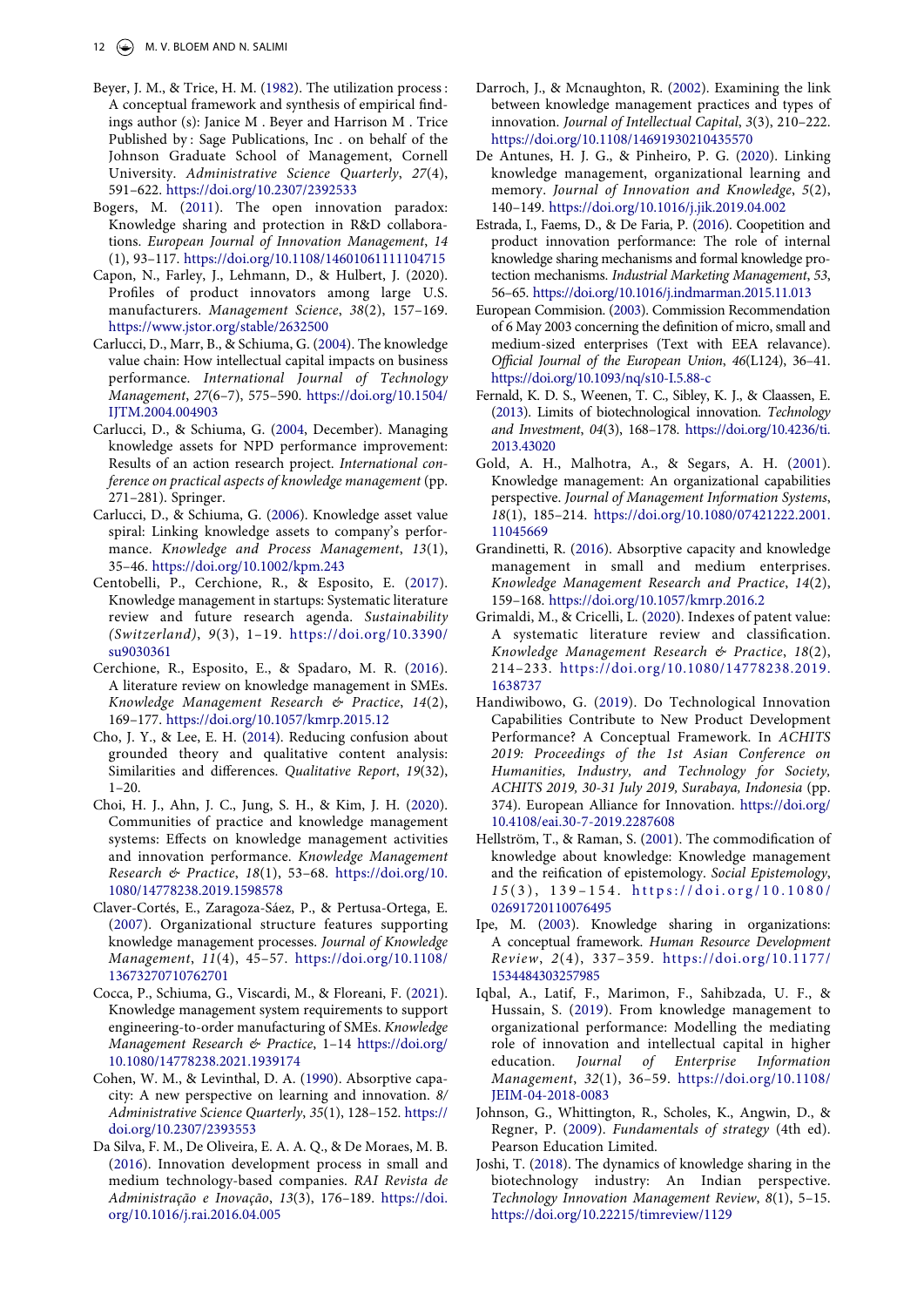- <span id="page-13-20"></span>Kang, K. N., & Lee, Y. S. [\(2008\)](#page-4-1). What affects the innovation performance of small and medium-sized enterprises (SMEs) in the biotechnology industry? An empirical study on Korean biotech SMEs. *Biotechnology Letters*, *30*  (10), 1699–1704. [https://doi.org/10.1007/s10529-008-](https://doi.org/10.1007/s10529-008-9745-y)  [9745-y](https://doi.org/10.1007/s10529-008-9745-y)
- <span id="page-13-7"></span>Lai, Y. L., Hsu, M. S., Lin, F. J., Chen, Y. M., & Lin, Y. H. [\(2014\)](#page-1-4). The effects of industry cluster knowledge management on innovation performance. *Journal of Business Research*, *67*(5), 734–739. [https://doi.org/10.1016/j.](https://doi.org/10.1016/j.jbusres.2013.11.036) [jbusres.2013.11.036](https://doi.org/10.1016/j.jbusres.2013.11.036)
- <span id="page-13-19"></span>Lakdawalla, D. N. [\(2018](#page-4-2)). Economics of the pharmaceutical industry. *Journal of Economic Literature*, *56*(2), 397–449. <https://doi.org/10.1257/jel.20161327>
- <span id="page-13-21"></span>Lecluyse, L., & Knockaert, M. [\(2020\)](#page-5-2). Disentangling satisfaction of tenants on science parks: A multiple case study in Belgium. *Technovation*, *98*, 102156.
- <span id="page-13-1"></span>Lee, V. H., Leong, L. Y., Hew, T. S., & Ooi, K. B. ([2013](#page-1-5)). Knowledge management: A key determinant in advancing technological innovation? *Journal of Knowledge Management*, *17*(6), 848–872. [https://doi.org/10.1108/](https://doi.org/10.1108/JKM-08-2013-0315)  [JKM-08-2013-0315](https://doi.org/10.1108/JKM-08-2013-0315)
- <span id="page-13-26"></span>Lee, C. C., & Yang, J. [\(2010](#page-10-5)). The knowledge value chain. *Knowledge-Driven Entrepreneurship*, *19*(9), 29–52. [https://doi.org/10.1007/978-1-4419-1188-9\\_3](https://doi.org/10.1007/978-1-4419-1188-9_3)
- <span id="page-13-17"></span>Lin, C., Yeh, J. M., & Tseng, S. M. [\(2005\)](#page-4-3). Case study on knowledge-management gaps. *Journal of knowledge management*.
- <span id="page-13-6"></span>López-Nicolás, C., & Meroño-Cerdán, Á. L. ([2011](#page-1-6)). Strategic knowledge management, innovation and performance. *International Journal of Information Management*, *31*(6), 502–509. <https://doi.org/10.1016/j.ijinfomgt.2011.02.003>
- <span id="page-13-25"></span>Mireles, M. S. ([2004](#page-10-6)). An examination of patents, licensing, research tools, and the tragedy of the anticommons in biotechnology innovation. *University of Michigan Journal of Law Reform*, *38*, 141. [https://papers.ssrn.com/sol3/](https://papers.ssrn.com/sol3/papers.cfm?abstract_id=821465)  [papers.cfm?abstract\\_id=821465](https://papers.ssrn.com/sol3/papers.cfm?abstract_id=821465)
- <span id="page-13-24"></span>Niosi, J., & McKelvey, M. ([2018](#page-10-7)). Relating business model innovations and innovation cascades: The case of biotechnology. *Journal of Evolutionary Economics*, *28*(5), 1081–1109. [https://doi.org/10.1007/s00191-018-](https://doi.org/10.1007/s00191-018-0561-9)  [0561-9](https://doi.org/10.1007/s00191-018-0561-9)
- <span id="page-13-14"></span>Nonaka, I. [\(1994\)](#page-3-4). A dynamic theory of organizational knowledge creation. *Organization Science*, *5*(1), 14–37. <https://doi.org/10.1287/orsc.5.1.14>
- <span id="page-13-2"></span>Ode, E., & Ayavoo, R. ([2020\)](#page-1-7). The mediating role of knowledge application in the relationship between knowledge management practices and firm innovation. *Journal of Innovation and Knowledge*, *5*(3), 210–218. [https://doi.](https://doi.org/10.1016/j.jik.2019.08.002)  [org/10.1016/j.jik.2019.08.002](https://doi.org/10.1016/j.jik.2019.08.002)
- <span id="page-13-23"></span>Pacharapha, T., & Ractham, V. V. [\(2012](#page-8-1)). Knowledge acquisition: The roles of perceived value of knowledge content and source. *Journal of Knowledge Management*, *1 6* (5), 724–739. [https://doi.org/10.1108/](https://doi.org/10.1108/13673271211262772) [13673271211262772](https://doi.org/10.1108/13673271211262772)
- <span id="page-13-3"></span>Palacios, D., Gil, I., & Garrigos, F. ([2009](#page-1-7)). The impact of knowledge management on innovation and entrepreneurship in the biotechnology and telecommunications industries. *Small Business Economics*, *32*(3), 291–301. <https://doi.org/10.1007/s11187-008-9146-6>
- <span id="page-13-9"></span>Ramachandran, S. D., Chong, S. C., & Ismail, H. ([2009](#page-2-9)). The practice of knowledge management processes: A comparative study of public and private higher education institutions in Malaysia. *Vine*, *39*(3), 203–222. <https://doi.org/10.1108/03055720911003978>
- <span id="page-13-4"></span>Rubenstein-Montano, B., Liebowitz, J., Buchwalter, J., McCaw, D., Newman, B., & Rebeck, K. ([2001\)](#page-1-8). A systems thinking framework for knowledge management. *Decision Support Systems*, *31*(1), 5–16. [https://doi.org/10.1016/S0167-9236\(00\)00116-0](https://doi.org/10.1016/S0167-9236(00)00116-0)
- <span id="page-13-16"></span>Sabherwal, R., & Becerra-Fernandez, I. [\(2003\)](#page-4-4). An empirical study of the effect of knowledge management processes at individual, group, and organizational levels. *Decision Sciences*, *34*(2), 225–260. [https://doi.org/10.1111/1540-](https://doi.org/10.1111/1540-5915.02329) [5915.02329](https://doi.org/10.1111/1540-5915.02329)
- <span id="page-13-11"></span>Sanz-Valle, R., Naranjo-Valencia, J. C., Jiménez-Jiménez, D., & Perez-Caballero, L. ([2011](#page-2-7)). Linking organizational learning with technical innovation and organizational culture. *Journal of Knowledge Management*, *15*(6), 997–1015. [https://doi.org/10.](https://doi.org/10.1108/13673271111179334)  [1108/13673271111179334](https://doi.org/10.1108/13673271111179334)
- <span id="page-13-10"></span>Schiuma, G., Jackson, T., & Lönnqvist, A. ([2021\)](#page-2-10). Managing knowledge to navigate the coronavirus crisis. *Knowledge Management Research & Practice*, *19*(4), 409–414. [https://](https://doi.org/10.1080/14778238.2021.1992711) [doi.org/10.1080/14778238.2021.1992711](https://doi.org/10.1080/14778238.2021.1992711)
- <span id="page-13-22"></span>Segarra-Ciprés, M., Roca-Puig, V., & Bou-Llusar, J. C. ([2014](#page-8-2)). External knowledge acquisition and innovation output: An analysis of the moderating effect of internal knowledge transfer. *Knowledge Management Research & Practice*, *12*(2), 203–214. [https://doi.org/10.1057/kmrp.](https://doi.org/10.1057/kmrp.2012.55) [2012.55](https://doi.org/10.1057/kmrp.2012.55)
- <span id="page-13-15"></span>Song, M., Van der Bij, H., & Weggeman, M. ([2005\)](#page-3-5). Determinants of the level of knowledge application: A knowledge-based and information-processing perspective. *Journal of Product Innovation Management*, *22*(5), 430–444. [https://doi.org/10.1111/j.1540-5885.2005.](https://doi.org/10.1111/j.1540-5885.2005.00139.x) [00139.x](https://doi.org/10.1111/j.1540-5885.2005.00139.x)
- <span id="page-13-5"></span>Storey, J., & Barnett, E. ([2000](#page-1-9)). Knowledge management initiatives: Learning from failure. *Journal of Knowledge Management*, *4*(2), 145–156. [https://doi.org/10.1108/](https://doi.org/10.1108/13673270010372279)  [13673270010372279](https://doi.org/10.1108/13673270010372279)
- <span id="page-13-27"></span>Supyuenyong, V., Islam, N., & Kulkarni, U. ([2009\)](#page-10-8). Influence of SME characteristics on knowledge management processes: The case study of enterprise resource planning service providers. *Journal of Enterprise Information Management*, *22*(1–2), 63–80. [https://doi.](https://doi.org/10.1108/17410390910922831) [org/10.1108/17410390910922831](https://doi.org/10.1108/17410390910922831)
- <span id="page-13-12"></span>Szulanski, G. ([1996](#page-2-11)). Exploring internal stickiness: Impediments to the transfer of best practice within the firm. *Strategic Management Journal*, *17*(SUPPL. WINTER), 27–43. [https://doi.org/10.1002/smj.](https://doi.org/10.1002/smj.4250171105) [4250171105](https://doi.org/10.1002/smj.4250171105)
- <span id="page-13-8"></span>Tseng, C. Y. ([2009\)](#page-2-12). Technological innovation and knowledge network in Asia: Evidence from comparison of information and communication technologies among six countries. *Technological Forecasting and Social Change*, *76*(5), 654–663. [https://doi.org/10.1016/j.tech](https://doi.org/10.1016/j.techfore.2008.03.007) [fore.2008.03.007](https://doi.org/10.1016/j.techfore.2008.03.007)
- <span id="page-13-18"></span>Van Beuzekom, B. B., & Arundel, A. ([2009](#page-4-5)). Biotechnology patents. *OECD biotechnology statistics 2009* (pp. 103). Paris: OECD Publishing. [https://doi.org/10.1787/](https://doi.org/10.1787/9789264073937-en)  [9789264073937-en](https://doi.org/10.1787/9789264073937-en)
- <span id="page-13-0"></span>Warf, B. ([2010\)](#page-1-10). Biotechnology industry. In *Encyclopedia of geography* (Vol. 1, pp. 281–282). SAGE Publications, Inc. <https://dx.doi.org/10.4135/9781412939591.n108>
- <span id="page-13-13"></span>Wee, J. C. N., & Chua, A. Y. K. ([2013](#page-3-6)). The peculiarities of knowledge management processes in SMEs: The case of Singapore. *Journal of Knowledge Management*, *17*(6), 958–972. [https://doi.org/10.](https://doi.org/10.1108/JKM-04-2013-0163)  [1108/JKM-04-2013-0163](https://doi.org/10.1108/JKM-04-2013-0163)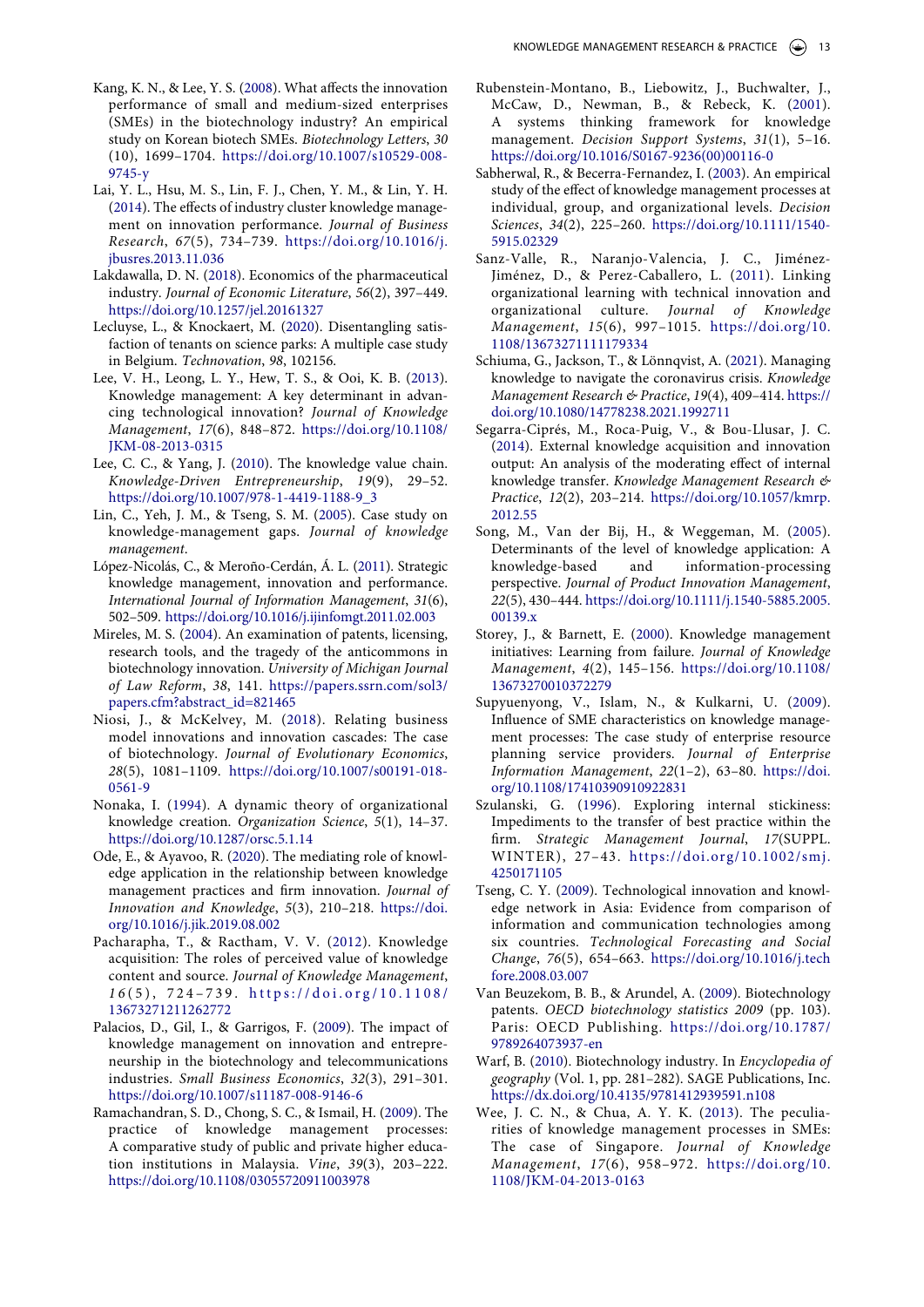- <span id="page-14-3"></span>Whelan, E., & Carcary, M. ([2011\)](#page-4-6). Integrating talent and knowledge management: Where are the benefits? *Journal of Knowledge Management*, *15*(4), 675–687. [https://doi.](https://doi.org/10.1108/13673271111152018)  [org/10.1108/13673271111152018](https://doi.org/10.1108/13673271111152018)
- <span id="page-14-2"></span>Zahra, A. S., & George, G. ([2002\)](#page-3-7). Absorptive capacity: A review, reconceptualization, and extension. *Academy of Management*, *27*(2), 185–203. [https://www.jstor.org/stable/](https://www.jstor.org/stable/4134351) [4134351](https://www.jstor.org/stable/4134351)
- <span id="page-14-0"></span>Zbuchea, A., Pînzaru, F., Busu, M., Stan, S. O., & Bârgăoanu, A. ([2019](#page-1-11)). Sustainable knowledge management and its impact on the performances of biotechnology organizations. *Sustainability (Switzerland)*, *11*(2),359. <https://doi.org/10.3390/su11020359>
- <span id="page-14-1"></span>Zhou, K. Z., & Li, C. B. [\(2012](#page-2-12)). How knowledge affects radical innovation: knowledge base, market knolwedge acquisition, and internal knowledge sharing. *Strategic Management Journal*, *3 3* (January), 1090–1102. [https://doi.org/10.](https://doi.org/10.1002/smj) [1002/smj](https://doi.org/10.1002/smj)
- <span id="page-14-4"></span>Zimmermann, R., Ferreira, L. M. D. F., & Moreira, A. C. ([2020\)](#page-4-7). How supply chain strategies moderate the relationship between innovation capabilities and business performance. *Journal of Purchasing and Supply Management*, *26*(September), 100658 [https://doi.org/10.1016/j.pursup.2020.10](https://doi.org/10.1016/j.pursup.2020.100658)  [0658](https://doi.org/10.1016/j.pursup.2020.100658)